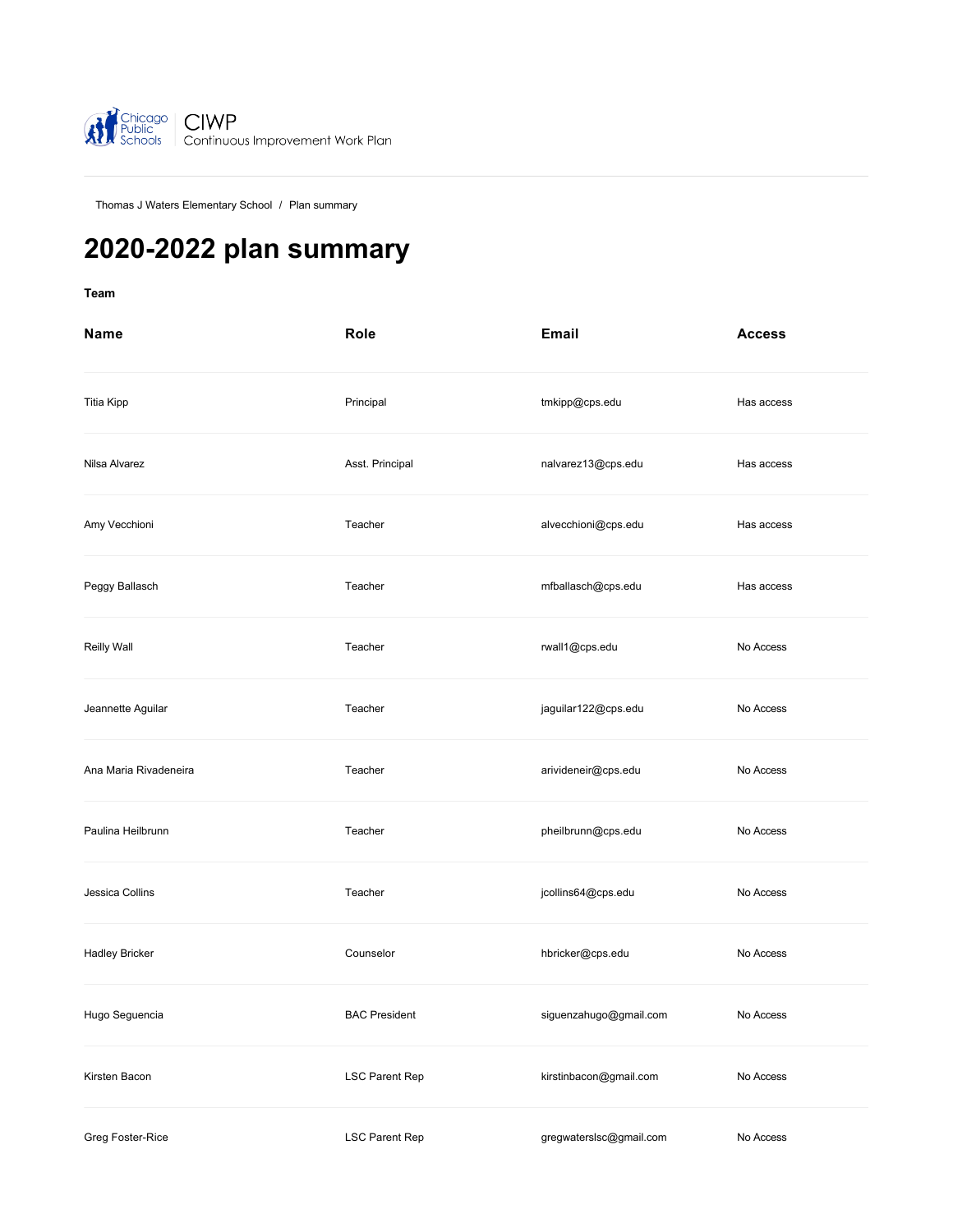## Self-assessment

Nilsa Alvarez (Feb 3, 2020)

#### Overall assessment: **4 (nearly all/all practices evident)**

|     | Yes The CIWP team has 8-12 members. Sound rationale is provided if team size is smaller or larger.                                                                                                                                                           |
|-----|--------------------------------------------------------------------------------------------------------------------------------------------------------------------------------------------------------------------------------------------------------------|
| Yes | The CIWP team includes people who are responsible for implementing, those with institutional memory, and those most impacted.                                                                                                                                |
| Yes | The CIWP team includes staff reflecting the diversity of student demographics and school programs. The CIWP team should include content leads,<br>program coordinators, staff serving student groups who are historically disadvantaged, etc.                |
|     | Yes The CIWP team includes parents, community members and LSC members.                                                                                                                                                                                       |
| Yes | All CIWP team members are meaningfully involved in the planning process for CIWP components as it relates to the CPS Spectrum of inclusive<br>Partnerships and as appropriate for each stakeholders role. (Resource: CPS Spectrum of Inclusive Partnerships) |
|     | Nilsa Alvarez (Feb 4, 2020)<br>Overall assessment: 4 (nearly all/all practices evident)                                                                                                                                                                      |
|     | Yes The CIWP team has 8-12 members. Sound rationale is provided if team size is smaller or larger.                                                                                                                                                           |
|     | Yes The CIWP team includes people who are responsible for implementing, those with institutional memory, and those most impacted.                                                                                                                            |

The CIWP team includes staff reflecting the diversity of student demographics and school programs. The CIWP team should include content leads, program coordinators, staff serving student groups who are historically disadvantaged, etc.

Yes The CIWP team includes parents, community members and LSC members.

All CIWP team members are meaningfully involved in the planning process for CIWP components as it relates to the CPS Spectrum of inclusive<br>
Reduced in a process site of the Library of the CPS Spectrum of Inclusive Reduced Partnerships and as appropriate for each stakeholders role. (Resource: CPS Spectrum of Inclusive Partnerships)

#### **[Team meetings](#page-1-0)**

<span id="page-1-0"></span>

| <b>Date</b> | <b>Participants</b>                       | <b>Topic</b>                   |
|-------------|-------------------------------------------|--------------------------------|
| 01/21/2020  | Admin, CIWP Teacher Team                  | CIWP Presentation to LSC       |
| 02/24/2020  | Admin, Network Instructional Support Lead | CIWP Support                   |
| 03/02/2020  | Admin, Network Instructional Support Lead | CIWP Support - Critical Needs  |
| 03/11/2020  | Admin, Network Instructional Support Lead | CIWP Support - Critical Needs  |
| 03/12/2020  | Admin, CIWP Teacher Leads, All Staff      | Flex Day - Root Cause Analysis |
| 04/22/2020  | Admin, CIWP Teacher Team                  | Theories of Action Development |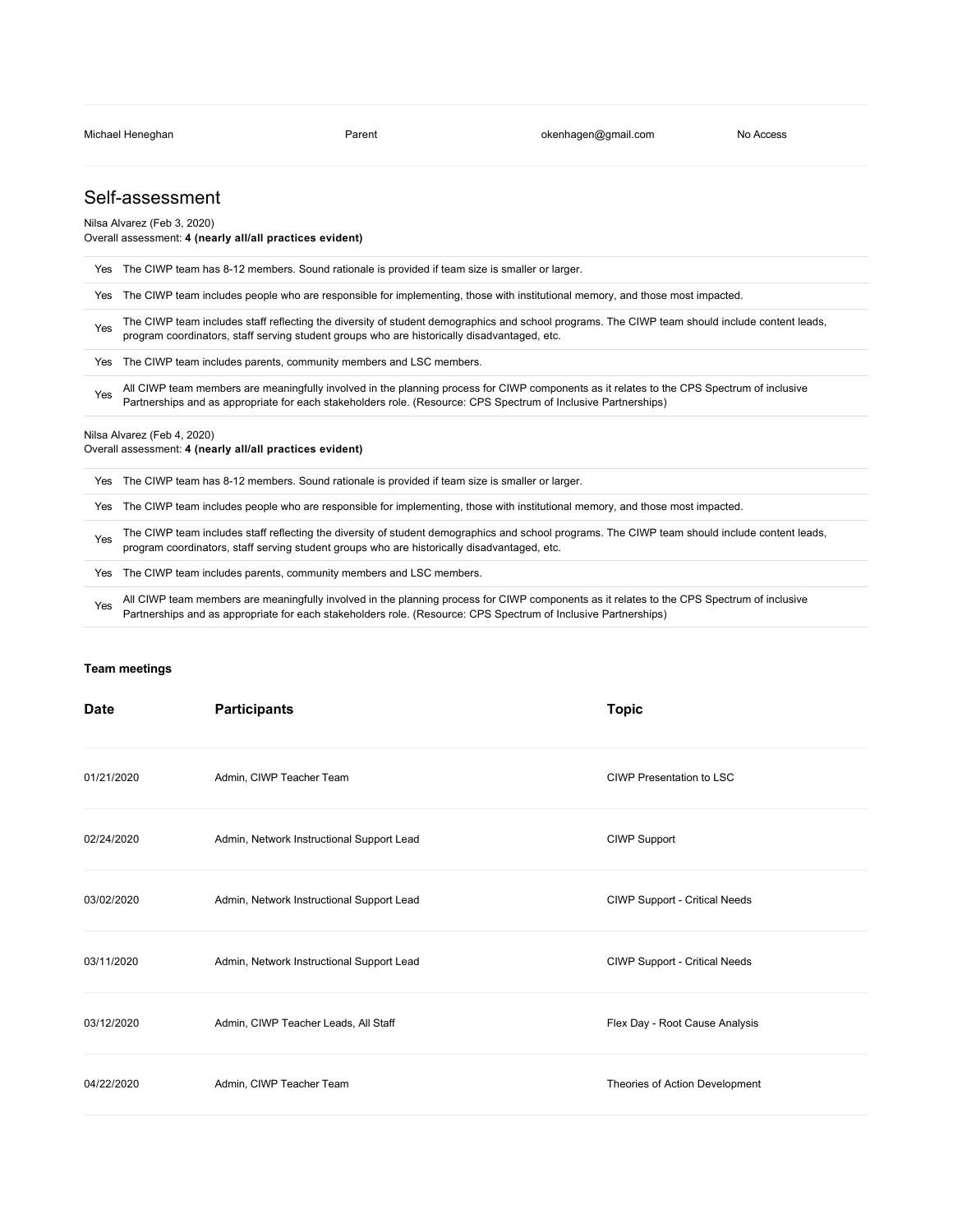| 04/29/2020                         | Admin, Network Instructional Support Lead              |                            | Theories of Action Development                                                                  |
|------------------------------------|--------------------------------------------------------|----------------------------|-------------------------------------------------------------------------------------------------|
| 04/29/2020                         | Admin, CIWP Teacher Team                               |                            | Theories of Action Development                                                                  |
| 05/04/2020                         | Admin, CIWP Teacher Team                               |                            | Development of Action Steps                                                                     |
| 05/05/2020                         | Admin, CIWP Teacher Team                               |                            | Development of Action Steps                                                                     |
| 05/06/2020                         | Admin, CIWP Teacher Team                               |                            | <b>Tagging of Action Steps</b>                                                                  |
| 05/11/2020                         | Admin, Network Instructional Support Lead, CIWP Team   |                            | Review and revision of CIWP with CIWP Parent<br>Team                                            |
| 05/12/2020                         | Admin, CIWP Team                                       |                            | Public Presentation and Participation of 2020-2022<br>CIWP Development with Budget Presentation |
| <b>School Excellence Framework</b> |                                                        |                            |                                                                                                 |
| <b>Category scoring</b>            |                                                        | <b>Subcategory scoring</b> |                                                                                                 |
| 1.                                 | NONE or FEW of the practices are CONSISTENTLY evident. |                            | $1$ Practice is not consistently evident for ANY students and/or staff.                         |

<span id="page-2-0"></span>**1** of the practices are CO

**2** FEW of the practices are CONSISTENTLY evident for FEW students and/or staff.

**3** MOST of the practices are CONSISTENTLY evident for SOME students and/or staff.

**4** Nearly ALL practices are CONSISTENTLY evident for ALL students and/or staff.

# Leadership and Structure for Continuous Improvement [Expand all](https://ciwp.cps.edu/plan/pdfContent/3141?id=3141&actionPlanOnly=False&accessKey=hca339838bs46#)

### **4**

## [Leadership for Continuous Improvement](https://ciwp.cps.edu/plan/pdfContent/3141?id=3141&actionPlanOnly=False&accessKey=hca339838bs46#)

- *4* Set the direction and create a sense of purpose by building consensus on and implementing a shared vision
- *4* Inspire a culture of collective responsibility for ALL students to succeed and for building a safer and more supportive environment throughout the school, not just in their own classrooms (REQUIRED: OSEL)

**Z** Not scored

*2* Practice is CONSISTENTLY evident for FEW students and/or staff. *3* Practice is CONSISTENTLY evident for SOME students and/or staff. *4* Practice is CONSISTENTLY evident for ALL students and/or staff.

- *4* Empower others to make or influence significant decisions (REQUIRED: OSEL)
- *4* Enable staff to focus and prioritize what matters most
- *4* Employ the skills to effectively manage change
- *4* Make 'safe practice' an integral part of professional learning
- *4* Collaborate, value transparency, and inform and engage stakeholders

#### **Evidence**

Administration and ILT-led in-house GLTs emphasized Growth Mindset, STEAM, ELA, Mathematics and SEL in professional learning for all staff throughout 2018/2019. Professional learning initiatives also targeted critical needs including Wilson Language Training, Scientists for Tomorrow collaboration with Columbia College Chicago, James Dyson Foundation and K12 Lab Design Thinking training at the d.school, Stanford University. Professional learning and student supports focused on engaging in productive struggle and risk-taking in supportive environments. 2019/2020 PLC and CIWP Team focused on prioritizing text and task complexity, targeting data-informed needs (MTSS, ACCESS, SQRP, NWEA, 5Essentials) and growing models for new capacities. PLC continues to make progress on peer visits and the Classroom Library Team is working with local community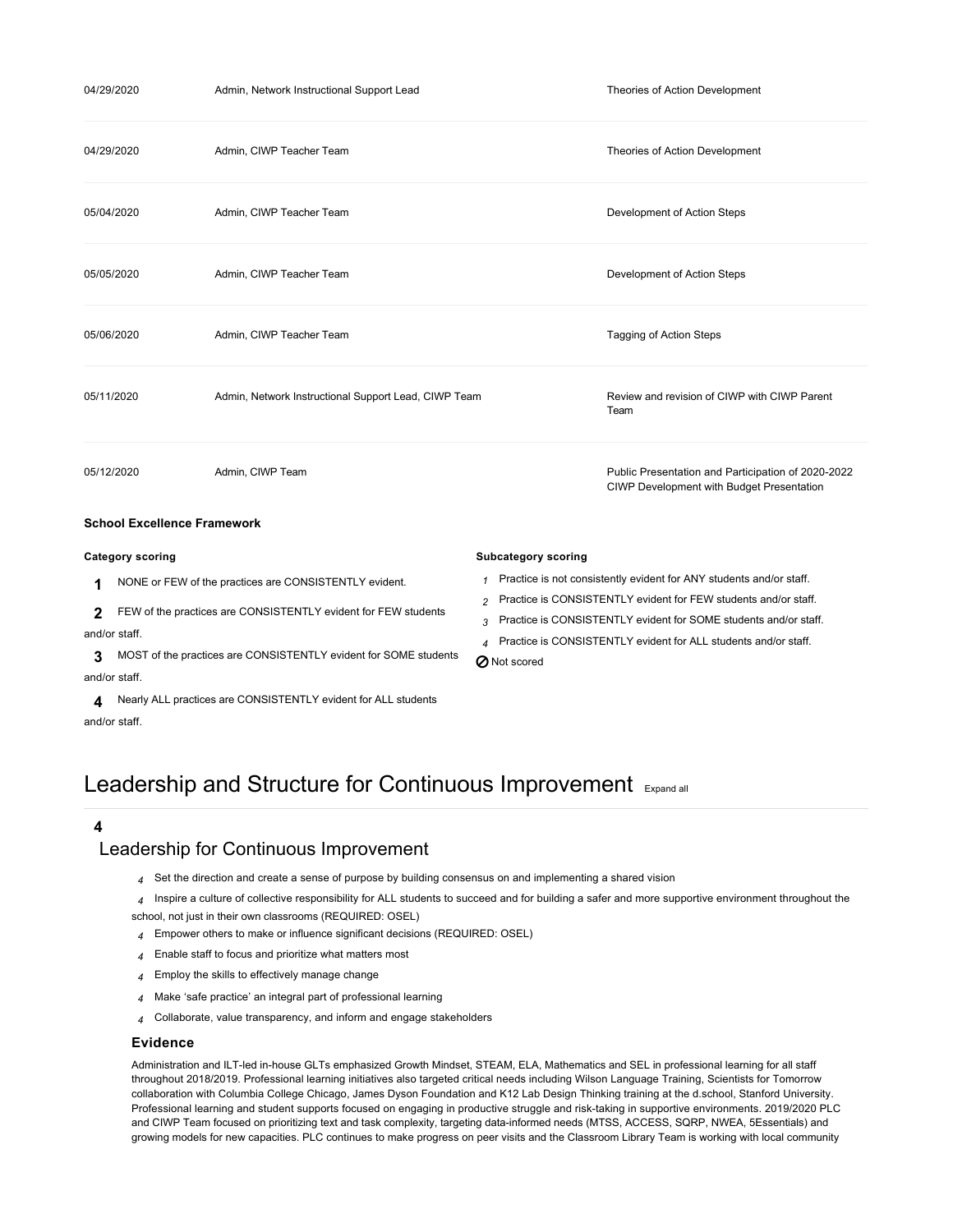members to purchase classroom libraries for school year 2020/2021. During remote learning, all staff have focused on what matters most for students---SEL and engagement. We will continue to develop a remote learning plan as necessary in upcoming weeks and months.

### **3**

## [Structure for Continuous Improvement](https://ciwp.cps.edu/plan/pdfContent/3141?id=3141&actionPlanOnly=False&accessKey=hca339838bs46#)

- *3* Engage in ongoing inquiry (e.g. continuous improvement cycles) as a basis for improvement
- *3* Build the capacity of teacher teams to lead cycles of learning and problem solving focused on student learning data and student work
- *4* Design professional learning (PL) to achieve school-wide improvement goals
- *4* Design and implement school day schedules that are responsive to student needs
- *4* Align the budget to the CIWP priorities and the mission of the school
- *3* Strategically hire, assign, and retain teachers to create balanced grade/content teams with a variety of strengths to ensure all students have equitable access to high-quality teachers

*4* The local school council (LSC) or another community oversight committee of board is actively and productively involved in supporting SEL initiatives and improvements to school climate (REQUIRED: OSEL)

*4* Physical surroundings convey a positive, student-centered school environment (REQUIRED: OSEL)

#### **Evidence**

Waters ILT LAUNCHED an ambitious and exciting structure for continuous improvement for CIWP cycle 2018-2020. Our ILT met to discuss school-wide data and set priorities, goals and growth targets based on internal best practices data collection throughout professional learning summer summits (paid for by administration) and early into the school year. Our first PLC Growth Cycle LAUNCHed the first five weeks with affinity to our professional learning plan. Our second PLC, Mathematics, was led by our ILT Mathematics Specialist. This particular employee became under internal investigation as the Mathematics PLC was launched at Waters, Waters PLC Cycle 2---this individual is currently suspended from their post until further notice. As an educational community, we regrouped quickly for the sake of our students. As a result, our PLC cycle for 2019 was disrupted. Revisions, including school calendar challenges, have necessitated new opportunities for empathic growth in in school year 2019-2020. School year 2019 started out strong. We will continue to work as a community to create an empathetic revised educational plan to support CIWP goals. CPS/CTU Work Stoppage changed Waters' planning timeline and our professional learning goals have been suspended due to COVID-19. We will continue to redefine educational delivery and build facility models collaboratively--as Waters Elementary-- as new developments in pandemic learning continue to evolve. As we suspend our professional learning plans for 2019-2020 due to CPVID-19 pandemic learning, we want to celebrate our progress in our most challenging CIWP cycle. To highlight recent successes, ILT has provided professional development to the entire teaching staff throughout the school year to lead in the development of literacy scope and sequence with essential questions. ILT works to partner with outside resources to provide staff with additional professional development based on the needs of our staff. ILT has initiated a Growth Mindset across the curriculum, analyzed SQRP

# Depth and Breadth of Student Learning and Quality Teaching [Expand all](https://ciwp.cps.edu/plan/pdfContent/3141?id=3141&actionPlanOnly=False&accessKey=hca339838bs46#)

## **3**

## [Curriculum](https://ciwp.cps.edu/plan/pdfContent/3141?id=3141&actionPlanOnly=False&accessKey=hca339838bs46#)

*4* Provide culturally relevant/sustaining curriculum that provides opportunities to explore and celebrate student's communities, culture, history, and language

*4* Utilize the 'big ideas' that should be taught to determine whether students are being taught the body of knowledge, the understandings, and the skills expected

- *3* Curriculum connects to real world, authentic application of learning
- *4* Curriculum is aligned to expectations of the standards
- *3* Integrate the teaching of academics and the ISBE Social Emotional Learning Standards (REQUIRED: OSEL)
- *3* Expand access to diverse, contemporary well-stocked text collections that provide opportunities for all students to engage with text from a wide range of genres, including text of appropriate grade level complexity

#### **Evidence**

Curriculum has been aligned to meet the current required state standards (CCSS, NGSS, WIDA). Math curriculum has been adapted to fit the "Common Core" standards as well as new curriculum purchased to provide a stronger scope and sequence across grade levels. MyPerspectives is being utilized for middle school reading, encouraging students to develop critical thinking skills by analyzing a text's craft and structure as well as the author's purpose. Daily 5 is being used in the primary grades to specifically target students at their reading levels. In Science, the curriculum has been aligned with the NGSS through the purchase of an updated school wide science curriculum (FOSS K-5 & SEPUP 6-8). This allows for inquirybased learning where students can develop authority over their learning by asking and answering thought-provoking questions through hands-on lab activities and experiences. The Ecology Program promotes global stewardship and hands on applications of real world experiences through authentic field work. Our Essential Programs (Fine Arts, Digital Media, Mathematics Lab and Physical Education) provide extensions of core curriculum, independent student voice experiences and hands-on student learning. Social Studies is project-based which allows for the student to create authentic learning opportunities and promote global citizenry. The Health and Wellness curriculum focuses on SEL, personal best and physical fitness throughout a variety of tasks and activities. Growth Mindset is interwoven throughout the school day.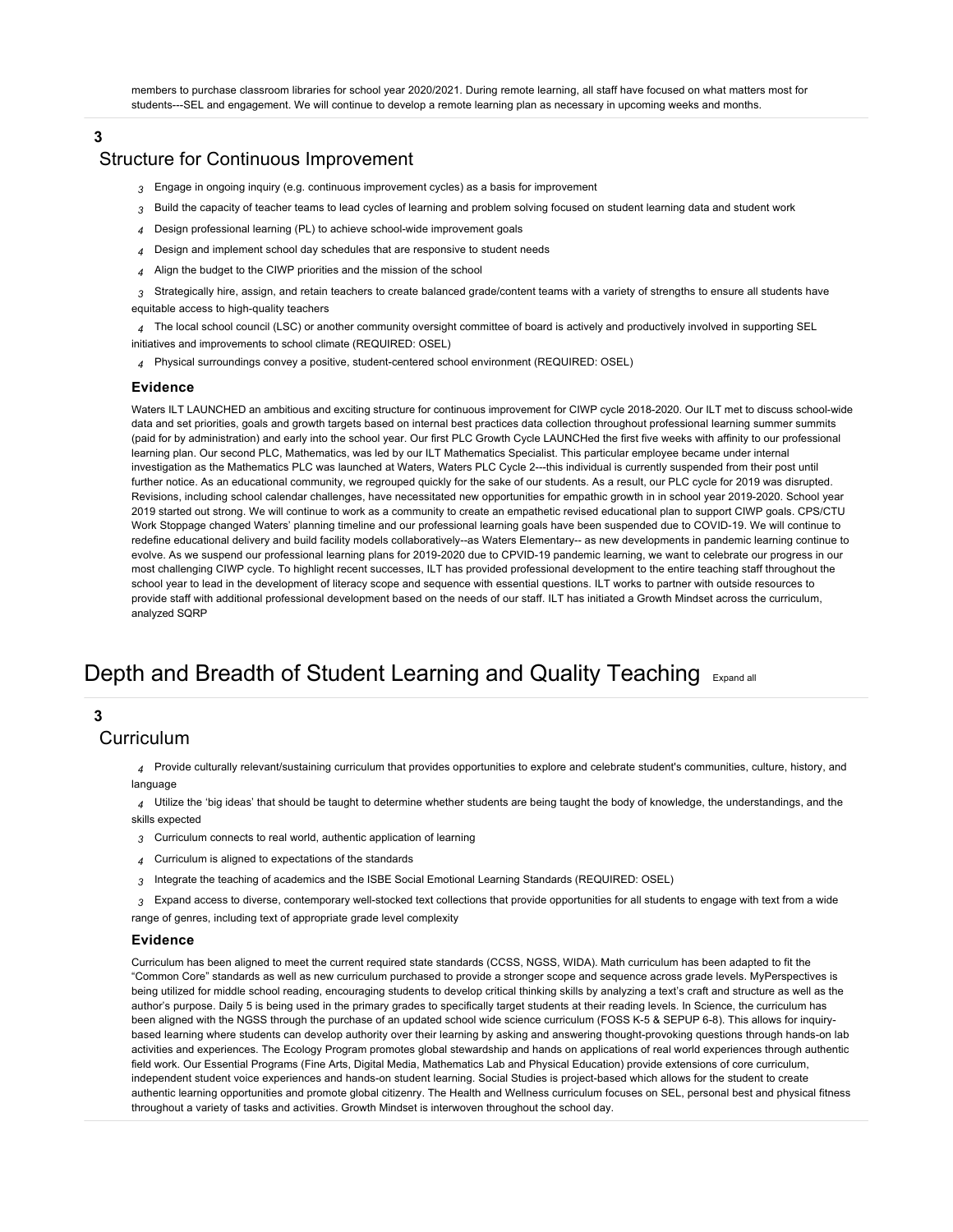[Instruction](https://ciwp.cps.edu/plan/pdfContent/3141?id=3141&actionPlanOnly=False&accessKey=hca339838bs46#)

*3* Create a culture that reflects high expectations for all students and enables practice and perseverance for each individual student (REQUIRED: OSEL)

- *3* Engage students in learning and foster student ownership
- *3* Use questioning and discussion as techniques to deepen student understanding
- *3* Plan and assign tasks that are cognitively challenging for individual students and require students to provide evidence of their reasoning
- *4* Provide students frequent, informative feedback
- *3* Persist in adjusting instruction so individual student misunderstandings or advanced needs are successfully accommodated
- *3* Engage all learners in content areas by differentiating and fully integrating opportunities for all learners
- *3* Tasks convey the key shifts and practices of the discipline. (See departmental guidance for Arts Education, Health and Physical Education, Literacy, Math, Science, Social Science & Civic Engagement)

#### **Evidence**

We have engaged in the constructions of a vertically aligned scope and sequence for core subject areas to further coordinate instruction across grade levels as well as conscientiously plan our instruction with best practices in mind. Instruction is rooted in our philosophy that all children will be successful when given the necessary tools that are consistently practiced and developed. We aim to take a: "Strategy-based approach" to content areas. These strategies include cross-curricular instruction, routines that allow for student-centered instruction, project based units, emphasis on academic vocabulary, integration of Universal Design for Learning, addressing learning styles, flexible and responsive instruction, Depths of Knowledge questioning, STEAM projects and Growth Mindset Instruction. In the classroom, students are presented with a variety of tasks that are rigorous, differentiated, and demonstrate an application to real-world problems and ideas across the content areas. These tasks scale in rigor and complexity as students get older, building on ideas and foundational skills established year by year. These tasks also allow for students to develop agency, authority and identity in their learning. The staff of the school are engaged in the construction of a school-wide Scope and Sequence to ensure that the tasks and ideas that students encounter from K through 8th grade are appropriately scaling in rigor and complexity. Teachers collaborate in weekly grade level meetings to review and discuss instructional strategies. Partial-departmentalization allows for thematic units, and instruction across the content areas. Instruction at Waters is reinforced by having a positive culture for learning. This is characterized by a school atmosphere that reflects the educational importance of the work undertaken by both students and staff and a strong emphasis on growth mindset. It describes the norms that govern the interactions among individuals concerning the mindset (e.g. ability/confidence to grow with effort), academic behavior (e.g. attendance/attending classes, completing assignments), learning strategies and skills and the general ethos of the school. Our classrooms are characterized by high cognitive energy, by a sense that what is happening is important, and that it is essential to "get it right." There are high expectations for all students and a focus on authentic learning and assessments. The classroom is a place where teachers and students value learning and hard work, and students take visible satisfaction in accomplishing their work and a job well done. Staff believe they can make a difference, that their hard work is the fundamental catalyst for student achievement. This is evident through the many integrative projects, performances, partnerships, ongoing programs both during and after school, student leadership, high parent and community involvement, SEL opportunities and many more.

#### **4**

## [Balanced Assessment and Grading](https://ciwp.cps.edu/plan/pdfContent/3141?id=3141&actionPlanOnly=False&accessKey=hca339838bs46#)

- *4* School-based teams discuss and monitor the effect of teaching on student learning, integrate formative assessment into instruction and intervention of individual students
- *4* Use multiple measures (i.e. a range of assessment types and at multiple points in time) to supplement district-centralized assessments with other formative assessments to provide a more comprehensive picture of student learning
- *4* ILT, GLT, and interventionists use a Problem Solving Process approach to screening, diagnostic, and progress monitoring assessments to identify specific gaps and monitoring improvement for students within all tiers
- *3* Make assessments accessible to students, including diverse learners and English Learners through employing features of universal design and use of accommodations and, where needed, modifications
- *4* Utilize assessments that reflect the key shifts in content areas in teacher created or selected assessments
- *3* Utilize assessments that measure the development of academic language for English learners
- *4* Have access to and analyze school-wide, teacher team, and classroom assessment data to determine instructional effectiveness, in house

criteria, and subsequent learning needs

- *3* Improve and promote assessment literacy
- *4* Have a grading system that clearly, accurately, consistently, and fairly communicates learning progress and achievement to students, families,

postsecondary institutions, and prospective employers

#### **Evidence**

Progress in balanced assessment and grading has continued to be a priority for all staff from 2018 to 2020 and was a primary focus during the beginning of the school year and throughout professional development activities. Rubrics are in place across the grade levels for a variety of project based and writing tasks. At Waters, we know students need multiple forms of assessment to more fully evaluate their learning to garner a more complete picture of the whole child. Common grade weights and consistent grading practices have been established across all grade levels and are readdressed annually. Aligned formative and summative assessments are in place across grade levels. Assessments include authentic tasks as a method of evaluating student learning. NWEA Measures of Academic Progress (MAP) data is reviewed and used to inform instruction. Assessment data is used to determine student leveled support for MTSS. Students are encouraged to demonstrate their knowledge in various modals (orally,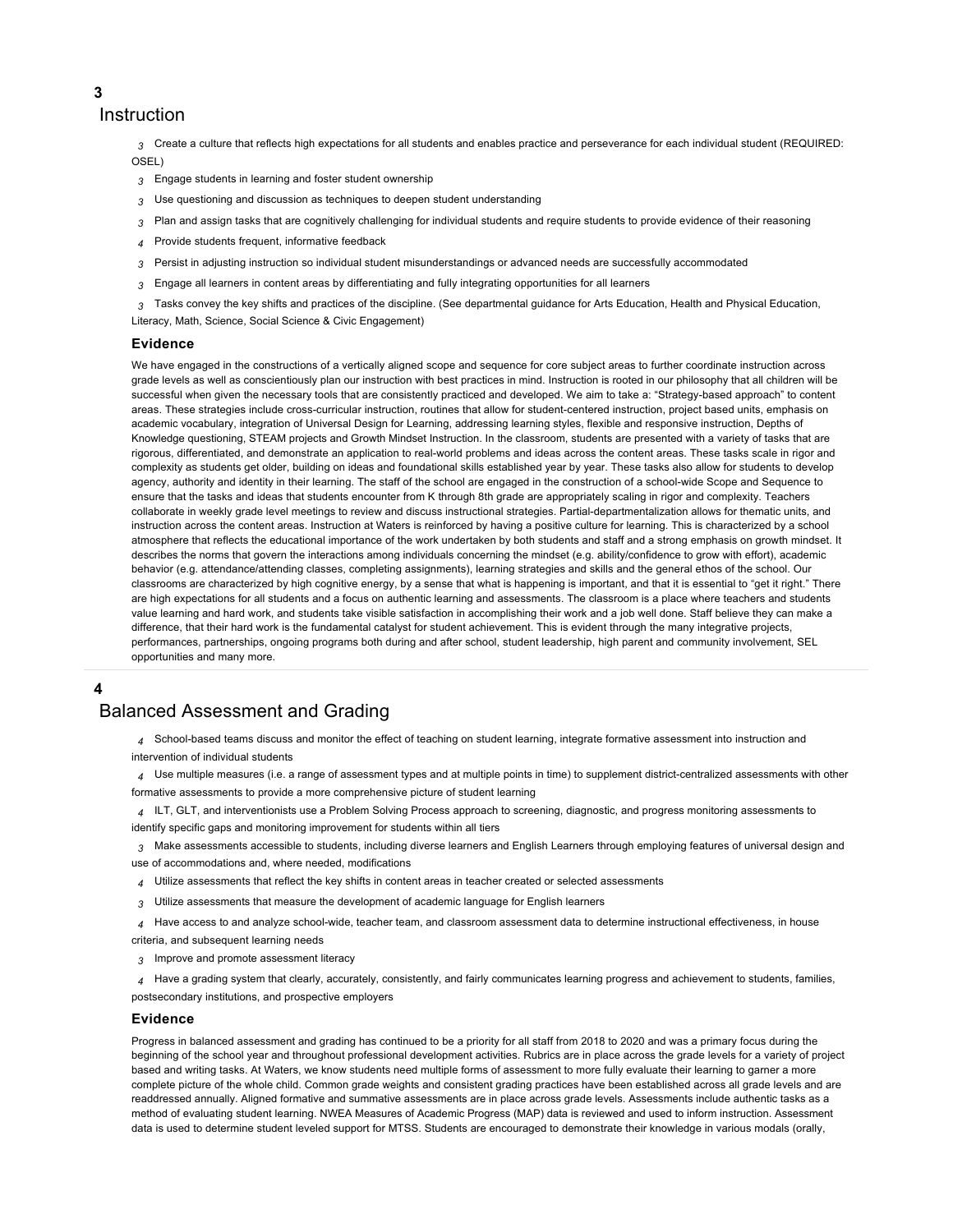visual presentations, written pieces,etc.). We will continue to utilize multiple assessments and goal setting techniques in teaching and learning as we move forward.

## **3**

## **[MTSS](https://ciwp.cps.edu/plan/pdfContent/3141?id=3141&actionPlanOnly=False&accessKey=hca339838bs46#)**

*3* ON TRACK - Provide universal supports to prevent failing and absenteeism and targeted interventions for grades below "C" or chronic absenteeism (REQUIRED: MTSS)

*3* MTSS Team completes SEF ratings for MTSS subcategories (denoted as "REQUIRED MTSS") at MOY and EOY to reflect on MTSS fidelity of implementation (REQUIRED: MTSS)

*3* MTSS Team uses MTSS Framework Implementation Guide or other resources from Central Office to align priorities to outcomes (REQUIRED: MTSS)

*3* Administration supports MTSS Team with resources needed to make changes to framework/system (REQUIRED: MTSS)

*4* School tracks growth of ALL students, specifically students receiving Tier 2 and Tier 3 supports based on district-wide available data to accurately assess student achievement results and school practices (REQUIRED: MTSS & OSEL)

*4* Shared Leadership: Administration recruits a diverse MTSS core team (content areas, counselors, etc.),or identifies an existing team that is responsible for driving the school's MTSS Framework and Implementation (REQUIRED: MTSS & OSEL)

*3* Shared Leadership: MTSS Team uses multiple data sources to determine local Tiering Criteria For Tier 1, Tier 2, Tier 3 interventions (REQUIRED: MTSS & OSEL)

*4* Shared Leadership: MTSS Team develops a Menu of Interventions that clearly outlines the supports, resources, system and structures for Tier 1, Tier 2, and Tier 3 (REQUIRED: MTSS & OSEL)

*3* Shared Leadership: School Teams communicate MTSS related outcomes to all stakeholders (REQUIRED: MTSS & OSEL)

*3* Problem Solving Process: MTSS Team, teachers, and intervention providers use the Problem Solving Process (PSP) to identify root causes and contributing factors of deficit areas (REQUIRED: MTSS & OSEL)

*3* Problem Solving Process: MTSS Team gathers and utilizes multiple data sources to define the problems and take action for Tiers 1, 2, and 3 (REQUIRED: MTSS & OSEL)

*3* Curriculum and Instruction: Instructional staff provides culturally relevant, high-quality, standards-aligned curriculum in which SEL instruction is embedded into core content (REQUIRED: MTSS & OSEL)

*4* Curriculum and Instruction: Instructional staff provides differentiated instruction to meet the needs of all students (REQUIRED: MTSS)

*3* Curriculum and Instruction: Instructional staff provides interventions that are research-based (REQUIRED: MTSS & OSEL)

*4* Curriculum and Instruction: School Teams analyze data to prioritize opportunities to improve instruction, guide grouping, re-teaching and to identify/prioritize instructional needs (REQUIRED: MTSS)

*3* Progress Monitoring (PM): School identifies and uses a research-based diagnostic tool and process to determine root-cause and area of need for Tier 2 and Tier 3 supports (REQUIRED: MTSS & OSEL)

*4* Progress Monitoring (PM): School Teams progress monitor and analyze student response to intervention throughout the intervention cycle to determine and implement needed adjustments (REQUIRED: MTSS & OSEL)

*3* Progress Monitoring (PM): MTSS Team clearly defines the method, duration, frequency, and measures for progress monitoring (REQUIRED: MTSS & OSEL)

*2* Family & Community Engagement: School establishes regular communication with families to build their understanding of MTSS, purpose of interventions and tiered support systems, and how it will support their child (REQUIRED: MTSS & OSEL)

*4* Family & Community Engagement: School teams develop a process of communication for formally notifying parents/families when their child is selected to receive Tier 2 or Tier 3 interventions (REQUIRED: MTSS & OSEL)

*3* Family & Community Engagement: Administration and school teams establish and continually evaluate community partnerships to support MTSS implementation (i.e. providing Tier 2 or Tier 3 supports) (REQUIRED: MTSS & OSEL)

*2* Family & Community Engagement: School teams ensure that feedback/input from families is taken into consideration during the PSP and intervention planning (REQUIRED: MTSS & OSEL)

*3* Family & Community Engagement: School engages families in supporting with progress monitoring of their students (REQUIRED: MTSS & OSEL)

*2* Fidelity of Implementation: School teams utilize the SAM at BOY, MOY and EOY to reflect on MTSS fidelity of Implementation (REQUIRED: MTSS)

*4* Fidelity of Implementation: School teams use MTSS Framework Implementation Guide and/or other resources from Central Office to align priorities to outcomes (REQUIRED: MTSS)

*3* Fidelity of Implementation: School teams leverage other self-reflecting processes such as the SEF or the CIWP to evaluate and improve MTSS framework and implementation (REQUIRED: MTSS)

*3* Fidelity of Implementation: Administration supports the fidelity of MTSS practices, principles, and resources needed to make suitable changes to systems and structures (REQUIRED: MTSS)

#### **Evidence**

Teachers are continuing to strengthen their knowledge and application of Multi-Tiered Systems of Supports (MTSS). Teachers provide flexible learning environments using a multi-modal approach and differentiated learning strategies for all students (Tier 1). Tier 2 and 3 interventions are provided to students in need of additional academic support. Most classroom schedules have designated focus time to provide MTSS support. Teachers implement Tier 1 Social Emotional Learning (SEL) instruction using a variety of positive reinforcement tools as well as intentional SEL lessons based on the Responsive Classroom Approach (Morning Meeting). Few implement Tier 2 SEL interventions, such as behavior charts or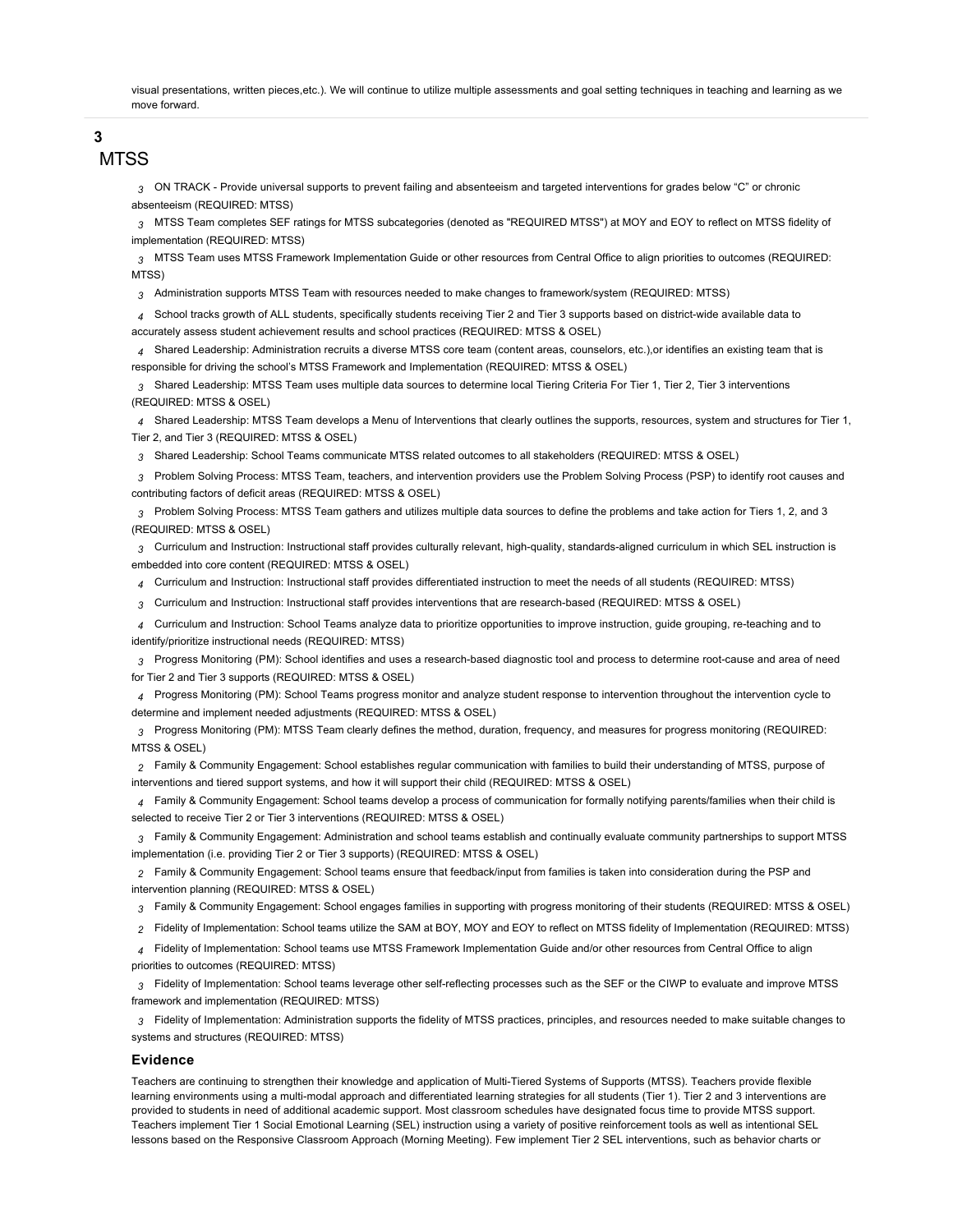behavior accommodations with ease, while others seek the support of other teachers, the counselor, or social worker in the development and implementation of the interventions. When necessary, Tier 3 SEL supports, such as individual counseling, are implemented by the counselor, psychologist, or social worker. Teachers and MTSS Coordinator collaborate as needed to help each student meet his / her academic and/or behavior goals. MTSS Committee meets monthly to analyze current progress monitoring data, provide support for transition into appropriate tier and/or determine next steps such as the need for a full evaluation.

## **4**

## [Transitions, College & Career Access, & Persistence](https://ciwp.cps.edu/plan/pdfContent/3141?id=3141&actionPlanOnly=False&accessKey=hca339838bs46#)

*4* TRANSITIONS - Have structures and processes in place to ensure successful transitions (e.g. into school, grade to grade, school to school,

school to post-secondary)

- *4* AWARENESS Expose students early to academic/professional worlds beyond K-12
- *4* READINESS Ensure equitable access to college preparatory curriculum
- *4* SUCCESS Provide direct assistance to all students and families through every stage of the college selection, application, and entry process
- (Transition to College (HS)) including, but not limited to academic planning/advising to assist with

#### **Evidence**

Waters' teachers and staff provide real world experiences for students to build confidence through self-exploration, cooperative learning, and ongoing opportunities that empower student voice throughout the community inside and outside of the classroom including: The Growth Mindset initiative, STEAM curriculum, Engineering Week, Naviance activities (Grades 6-8), High School Informational Session and Collaborative Coffee "Open House" Tour with Amundsen, High School Investigation Day at Amundsen for 8th graders, Fine Arts High School Portfolio Assistance, Individual student meetings with Counselor and 8th graders regarding high school, Individual GoCPS application guidance to students and parents, CRFC Lawyers in the classroom (Grades 7- 8), and Junior Achievement of Chicago partnership focusing on workforce readiness, entrepreneurship, and financial literacy (K to 8).

# Quality and Character of School Life [Expand all](https://ciwp.cps.edu/plan/pdfContent/3141?id=3141&actionPlanOnly=False&accessKey=hca339838bs46#)

## **4**

## [Relational Trust](https://ciwp.cps.edu/plan/pdfContent/3141?id=3141&actionPlanOnly=False&accessKey=hca339838bs46#)

*4* Foster respectful and supportive student-student interactions, with strong norms for responsible behavior, to encourage a sense of belonging to the school and the classroom community (REQUIRED: OSEL)

*4* Foster supportive, caring and respectful staff-student interactions, so that each student has at least one trusted adult in the school (REQUIRED: OSEL)

*4* Adults support and respect one another, personally and professionally (Teacher-Teacher Trust, Teacher-Principal Trust) (REQUIRED: OSEL)

#### **Evidence**

Waters Elementary is a community school that focuses on creating a culture for learning that is supportive and respectful of all stakeholders. Administration and ILT-led In-school PLC summits throughout the 2018-2019 school year emphasized Growth Mindset and SEL embedded curriculum at all grade levels. Intentional teaching of Growth Mindset and SEL principles have continued throughout the 2019-2020 school year. Currently, students and staff are engaging in a variety of SEL practices during the school day including, but not limited to, ROAR community behavioral norms, Calm Classroom (SEL mindfulness practices), direct teaching of kindness and empathy practices, collaboration, group work and team building opportunities. The Illinois SEL learning standards are taught intentionally using the Morning Meeting format rooted in the Responsive Classroom approach which upholds the belief that integrating academic and social-emotional skills creates an environment where students learn best and reach their potential. Students have numerous opportunities to engage in self-selected interest groups, classroom teams and afterschool activities to build relational trust among peers and staff. Due to the 2019/2020 CTU contract mandate, we now have one in-school freed counseling position to help foster positive and relational trust throughout the school year. Waters Elementary continues to engage diverse stakeholders and professional learning to grow respectful and supportive student-student, staff-student and teacher-teacher relationships.

#### **4**

## [Student Voice, Engagement, and Civic Life](https://ciwp.cps.edu/plan/pdfContent/3141?id=3141&actionPlanOnly=False&accessKey=hca339838bs46#)

- *3* Study politics
- *4* Become informed voters and participants in the electoral process
- *4* Engage in discussions about current and controversial issues
- *4* Explore their identities and beliefs (REQUIRED: OSEL)
- *3* Exercise student voice (REQUIRED: OSEL)
- *3* Authentically interact with community and civic leaders
- *4* Engage with their community
- Take informed action where they work together to propose and advocate for solutions
- *3* Experience a schoolwide civics culture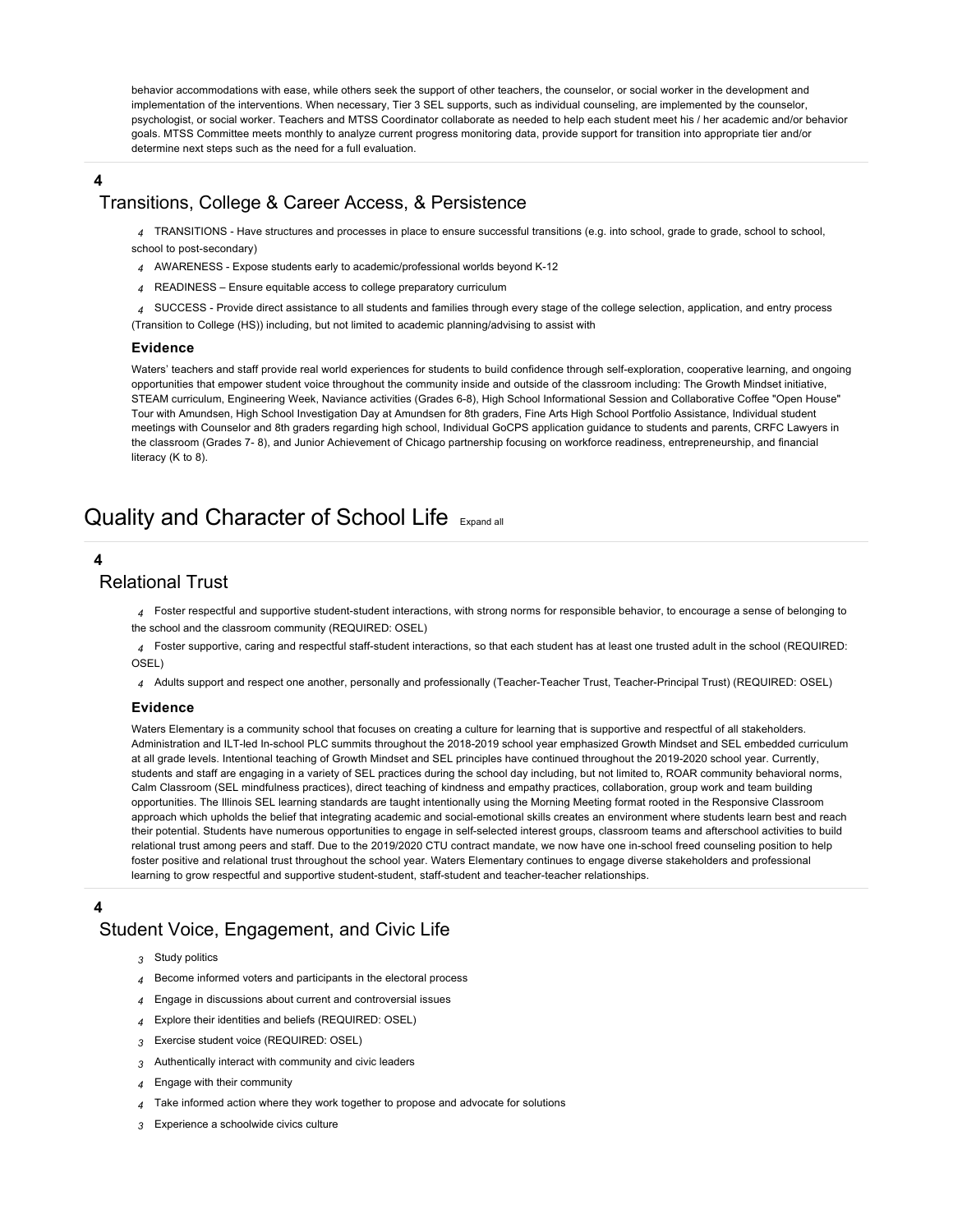#### **Evidence**

Elementary is a community school that strives for an action-driven student body that engages in real world problems. Students actively engage in native prairie reclamation, environmental stewardship and farm-to-table gardening practices. Students actively engage in composting food waste, classroom recycling practices and promotion of a clean environment throughout their school day. These sustainable community practices reach beyond environmental agency and teach civic duty through action-based community practice. Civic engagement is facilitated through authentic artistic agency and identity practices including exhibit, performance and advocacy. Middle School students engage directly with their community in the Action Based Communities projects and Lawyers in the Classroom through Chicago Constitutional Rights Foundation. In 2019, many Waters School students engaged directly in the CPS/CTU education negotiation and its impact on civics in our city.

## **3**

## [Physical and Emotional Safety](https://ciwp.cps.edu/plan/pdfContent/3141?id=3141&actionPlanOnly=False&accessKey=hca339838bs46#)

- *3* Ensure students and adults feel physically, socially, intellectually, and emotionally safe throughout the school (REQUIRED: OSEL)
- *4* Provide clear procedures for reporting and responding to concerns about safety and well-being (REQUIRED: OSEL)
- *4* Manage efficient and orderly transitions between activities (REQUIRED: OSEL)
- *2* A representative team (e.g. admins, teachers, staff, families, & students) dedicated to school climate development meets regularly to make

decisions that promote SEL and create supportive, restorative, and trauma sensitive environments (REQUIRED: OSEL)

#### **Evidence**

Waters School continues to receive a "strong" safety rating in the 2019 5Essentials, My Voice, My School Survey. Our data reports 0% out of school suspensions and consistently averages above 95.5% in student attendance. Waters teachers and staff work daily to create a positive school culture and environment built on relational trust. We regularly conduct emergency safety drills for bus evacuation, fire, tornado, earthquake, lockdown, and intruder in the building. These drills help ensure emergency preparedness for all students and staff. These learning opportunities encourage self advocacy, emergency preparedness and promote physical and emotional safety. Waters School continues to partner with community organizations to engage our students in programs such as Girls on the Run and Between Friends to build positive self-esteem and awareness. Administration hosted several meetings with concerned parents and community members in response to unique traumatic events. We provided safe space for grieving, and opportunities for healing and growth. These included one-on-one counseling and support groups for students, teachers, and staff in addition to community outreach inclusive of previous students and alumni. At-risk students were identified for strategic counseling. Lessons were built into the middle school health curriculum to address these topics. SEL embedded opportunities and teachable moments were daily practice in all classrooms. This past year, our counselor conducted "Lunch Bunch," a group counseling session during lunch with up to 8 students at a time, to address various social / emotional skills and needs -based on teacher referral.

## **3** [Supportive and Equitable Approaches to Discipline](https://ciwp.cps.edu/plan/pdfContent/3141?id=3141&actionPlanOnly=False&accessKey=hca339838bs46#)

*3* INSTRUCTIVE - Integrate universal SEL skills instruction in disciplinary responses (REQUIRED: OSEL)

*4* RESTORATIVE - Employ a discipline system that guides students to take ownership, resolve conflict, and learn from their actions (REQUIRED: OSEL)

- *3* SUPPORTIVE Employ a discipline system that assesses the root causes of student behaviors and utilizes a trauma-informed, multi-tiered approach to supportive social and emotional intervention (REQUIRED: OSEL)
- *4* EQUITABLE Employ a discipline system that ensures equity across groups of students, school-wide and district-wide (REQUIRED: OSEL)

#### **Evidence**

Teachers recognize the importance of understanding the whole child and that consequences need to be managed sensitively. Waters seeks to understand the underlying reasons (root cause) for the misbehavior in order to effectively address it. Consequences fit the misconduct, and students are given the opportunity to discuss and reflect upon their actions, ultimately minimizing punitive consequences, and restore justice. Students are taught to learn and grow from their mistakes (growth mindset). Students are often rewarded with positive praise. We try to maintain a balance between extrinsic and intrinsic motivators. Evidence demonstrates that we have 0% of out of school suspensions. Teachers, staff and administration utilize restorative practices such as: Self-reflection strategies, Peace Circles, In-house counseling opportunities, goal contracts, role-playing, Calm Classroom, and monthly character traits. Additionally, school-wide behavior expectations across all areas of the school continue to be taught using our ROAR (Respect, Organized, Accountable, and Responsible) approach rooted in Positive Behavior Interventions and Supports (PBIS). Students and teachers also work collaboratively to establish their own classroom management systems, and behavior expectations.

#### **4**

## [Family & Community Engagement](https://ciwp.cps.edu/plan/pdfContent/3141?id=3141&actionPlanOnly=False&accessKey=hca339838bs46#)

- *4* Establish a welcoming environment for families and community members that is warm, inviting, and helpful (REQUIRED: OSEL)
- *4* Provide frequent, high quality, well publicized opportunities for families and community to participate in authentic and engaging activities in the school community (e.g. student performances/ exhibitions, literacy, or math events).
- *4* Provide multiple opportunities for parents to ask questions, raise concerns, and give feedback
- *4* Teachers and families see each other as partners in educating children, and all families are directly invited to formally contribute and participate in decision-making about their children and about the school (REQUIRED: OSEL)
- *4* Communicate with families proactively and frequently about class and individual activities and individual student's progress (REQUIRED: OSEL)
- *3* Conduct intensive outreach to families in need of specialized support through home visits and collaboration with social service agencies (REQUIRED: OSEL)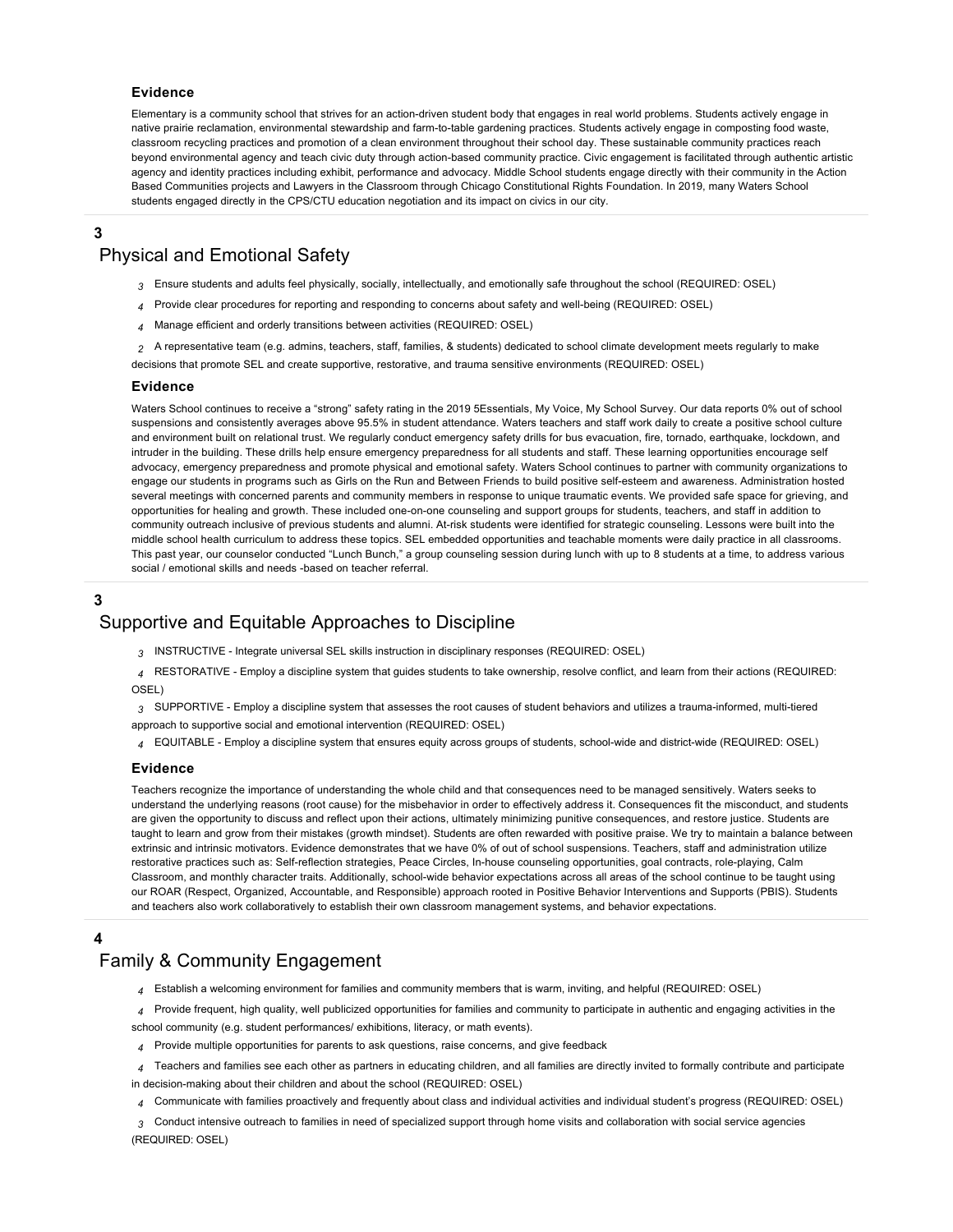*4* Partner equitably with parents speaking languages other than English

*4* Partner with one or more organizations that share the values of the school and have a complementary mission to the school's vision (REQUIRED: OSEL)

#### **Evidence**

Waters Elementary is a community school with strong parental and neighborhood support. Waters Today (WT), the fundraising arm of our parent volunteer organization, raises substantial donations for special programs and essential supports for Waters students directly from our families and school community each year. Parents volunteer extensive time, energy and support throughout the school year. We have an active parent component of our LSC and great support from our local government. Teacher-Parent Teams (LSC, BAC, DL, WT) design and coordinate community workshops and annual celebrations based on Waters Elementary community needs. Collaborating with our longstanding arts partner, Chicago Arts Partnership in Education, we offer bilingual artmaking classes for parents each week. Waters Elementary has a variety of communication and outreach mechanisms including weekly electronic school/community news, robo-calls, phone calls, classroom newsletters, school/class/grade level websites. Waters teachers, staff and our parent fundraising organization work with community outreach organizations for our students with the most critical needs. Each year, Waters Elementary provides community garden space to neighbors on school grounds. As we have transitioned to remote learning, we have reached out to all Waters School community families---providing frontline lunches, Chromebooks, hard copy handouts and digital learning scaffolds for all students. Moving forward, we will continue to resource new ways to achieve agency, identity and equity for all as a community together.

## Self-assessment

#### Nilsa Alvarez (Feb 4, 2020)

Overall assessment: **4 (nearly all/all practices evident)**

| Yes<br>Ratings are provided for all SEF categories and sub-categories.<br>Yes<br>Ratings can be supported by available evidence.<br>Yes<br>Students are consulted for determining SEF ratings.<br>Nilsa Alvarez (Feb 4, 2020)<br>Overall assessment: 4 (nearly all/all practices evident)<br>Evidence being gathered |                                                                 |
|----------------------------------------------------------------------------------------------------------------------------------------------------------------------------------------------------------------------------------------------------------------------------------------------------------------------|-----------------------------------------------------------------|
|                                                                                                                                                                                                                                                                                                                      |                                                                 |
|                                                                                                                                                                                                                                                                                                                      |                                                                 |
|                                                                                                                                                                                                                                                                                                                      |                                                                 |
| Yes                                                                                                                                                                                                                                                                                                                  | Ratings are provided for all SEF categories and sub-categories. |
| Yes                                                                                                                                                                                                                                                                                                                  | Ratings can be supported by available evidence.                 |

Yes Students are consulted for determining SEF ratings.

#### <span id="page-8-0"></span>**[School Excellence Framework Priorities](#page-8-0)**

| <b>Score</b> | Framework dimension and category                                                                                   |   |   |   | Area of focus Ø= Not of focus |    |   |  |  |  |  |
|--------------|--------------------------------------------------------------------------------------------------------------------|---|---|---|-------------------------------|----|---|--|--|--|--|
| 3            | Depth and Breadth of Student Learning and Quality Teaching: Curriculum                                             |   | 2 | 3 | 4                             | 5  | ø |  |  |  |  |
| 3            | Depth and Breadth of Student Learning and Quality Teaching: Instruction                                            |   | 2 | 3 | 4                             | 5  | Ø |  |  |  |  |
| 3            | Depth and Breadth of Student Learning and Quality Teaching: MTSS                                                   |   | 2 | 3 | 4                             | 5  | ⊘ |  |  |  |  |
| 3            | Leadership and Structure for Continuous Improvement: Structure for Continuous Improvement                          | 1 | 2 | 3 | 4                             | 5. | Ø |  |  |  |  |
| 3            | Quality and Character of School Life: Physical and Emotional Safety                                                |   | 2 | 3 | 4                             | 5  | ø |  |  |  |  |
| 3            | Quality and Character of School Life: Supportive and Equitable Approaches to Discipline                            |   | 2 | 3 | 4                             | 5  | ø |  |  |  |  |
| 4            | Depth and Breadth of Student Learning and Quality Teaching: Balanced Assessment and Grading                        |   | 2 | 3 | 4                             | 5  | ø |  |  |  |  |
| 4            | Depth and Breadth of Student Learning and Quality Teaching: Transitions, College & Career Access, &<br>Persistence |   | 2 | 3 | 4                             | 5  | Ø |  |  |  |  |

4 Leadership and Structure for Continuous Improvement: Leadership for Continuous Improvement

| $\vert$ 1                 |           |  | 23450                                                                          |
|---------------------------|-----------|--|--------------------------------------------------------------------------------|
|                           | $1 \ 2$   |  | $\begin{array}{ c c c c c }\n\hline\n\mathbf{3} & 4 & 5 & \hline\n\end{array}$ |
|                           |           |  |                                                                                |
| $\ensuremath{\mathsf{I}}$ |           |  | 23450                                                                          |
| $\ensuremath{\mathbb{1}}$ |           |  | $2345$                                                                         |
| 1                         |           |  |                                                                                |
| 1                         |           |  | $2$ 3 4 5 0                                                                    |
| 1                         | $\perp$ 2 |  | $345$                                                                          |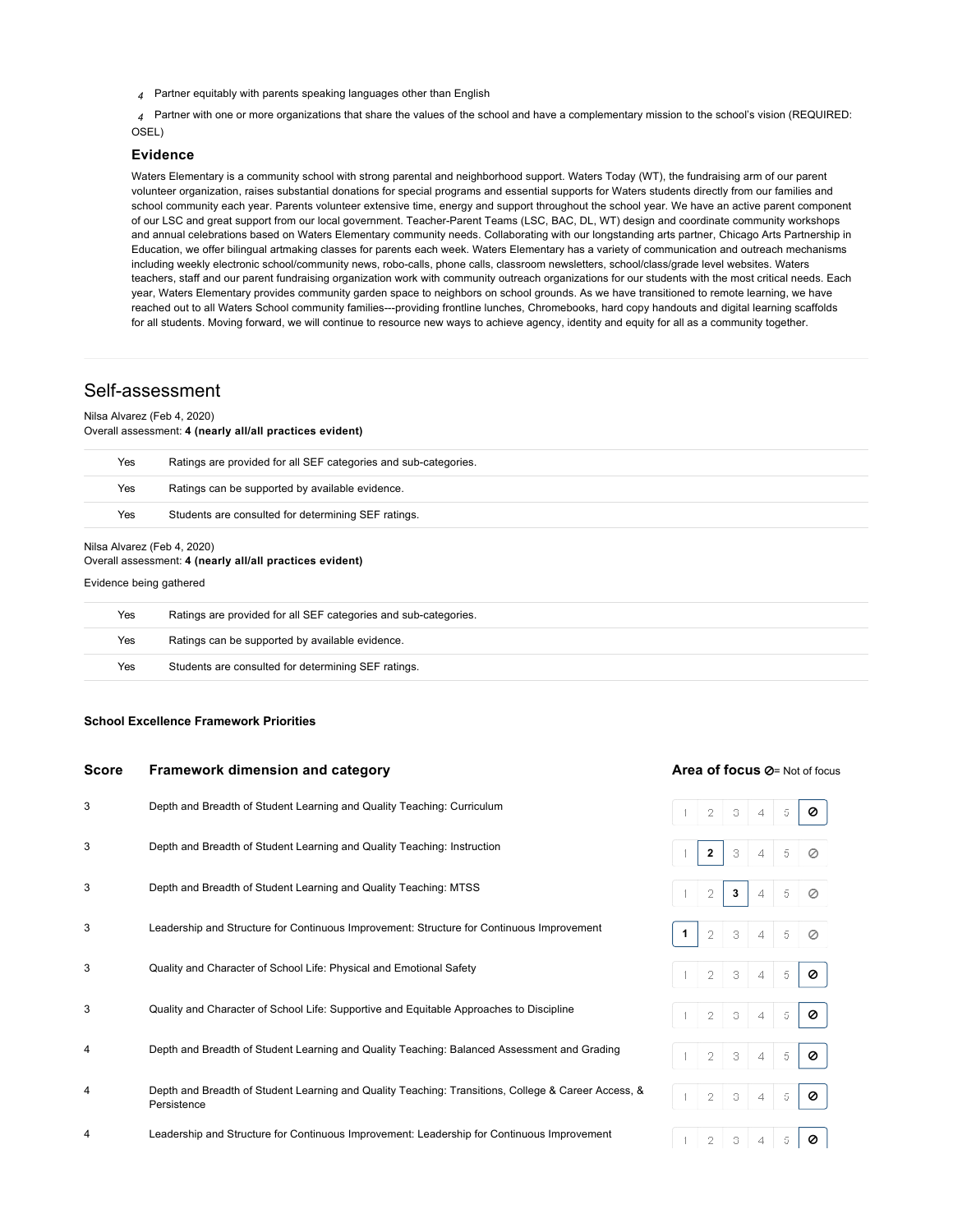| Quality and Character of School Life: Family & Community Engagement             |  |  | $1 \ 2 \ 3 \ 4 \ 5 \ 9$                |  |
|---------------------------------------------------------------------------------|--|--|----------------------------------------|--|
| Quality and Character of School Life: Relational Trust                          |  |  | $1 \ 2 \ 3 \ 4 \ 5 \ 9$                |  |
| Quality and Character of School Life: Student Voice, Engagement, and Civic Life |  |  | $1 \mid 2 \mid 3 \mid 4 \mid 5 \mid 0$ |  |

## Self-assessment

Nilsa Alvarez (May 8, 2020) Overall assessment: **4 (nearly all/all practices evident)**

| Yes | Root causes are used to identify 3 to 5 SEF categories are selected as priority areas.                   |
|-----|----------------------------------------------------------------------------------------------------------|
| Yes | Selected priority areas reflect capacity of the staff to achieve progress in each area within two years. |

#### **[Goals](#page-9-0)**

## <span id="page-9-0"></span>Areas of critical need and root cause analysis

By checking this box, I confirm that we have recalled previous data analysis, conducted new data analysis as needed, and indicated 3-5 areas of critical need in our school's CIWP Google sheet for the Area of Critical Need component. We will now move on to the Goals component.;

By checking this box, I confirm that we have completed a root cause analysis for **each** area of critical need and indicated 3-5 root causes in our school's CIWP Google sheet for the Root Cause Analysis component.

## Vision metrics

| Metrics (select 3-5)                                                                                                                                                                                                               | Student groups (1-2 for each metric) | SY19 data<br>actual<br>(provided by<br>CPS) | 2020-2021 goal | 2021-2022 goal |
|------------------------------------------------------------------------------------------------------------------------------------------------------------------------------------------------------------------------------------|--------------------------------------|---------------------------------------------|----------------|----------------|
| SORP: National School Growth Percentile -<br>Math (Grades 3-8)                                                                                                                                                                     | Overall                              |                                             | 76.00          | 82.00          |
| This metric was chosen because if we<br>continue math alignment, differentiated<br>instructional practices and developing<br>individual student growth plans we will see<br>consistent NWEA math growth over time.                 |                                      |                                             | (Blank)        | (Blank)        |
| SQRP: % of Students Meeting/Exceeding<br>National Avg Growth Norms (Grades 3-8)                                                                                                                                                    | Overall                              |                                             | 68.00          | 70.00          |
| This metric was chosen because if we<br>continue to focus on promoting rigor and<br>text and task complexity we will also see an<br>increase in the percentage of students<br>meeting and exceeding NWEA national<br>growth norms. |                                      |                                             | (Blank)        | (Blank)        |
| SQRP: % of Students Making Sufficient Annual<br>Progress on ACCESS                                                                                                                                                                 | EL.                                  |                                             | 45.00          | 55.00          |
| This NEW SORP metric was chosen<br>because if we expand the use of WIDA<br>standards and CAN DO Descriptors in<br>instructional practices we will see an<br>increase of students making sufficient<br>annual growth on ACCESS.     |                                      |                                             | (Blank)        | (Blank)        |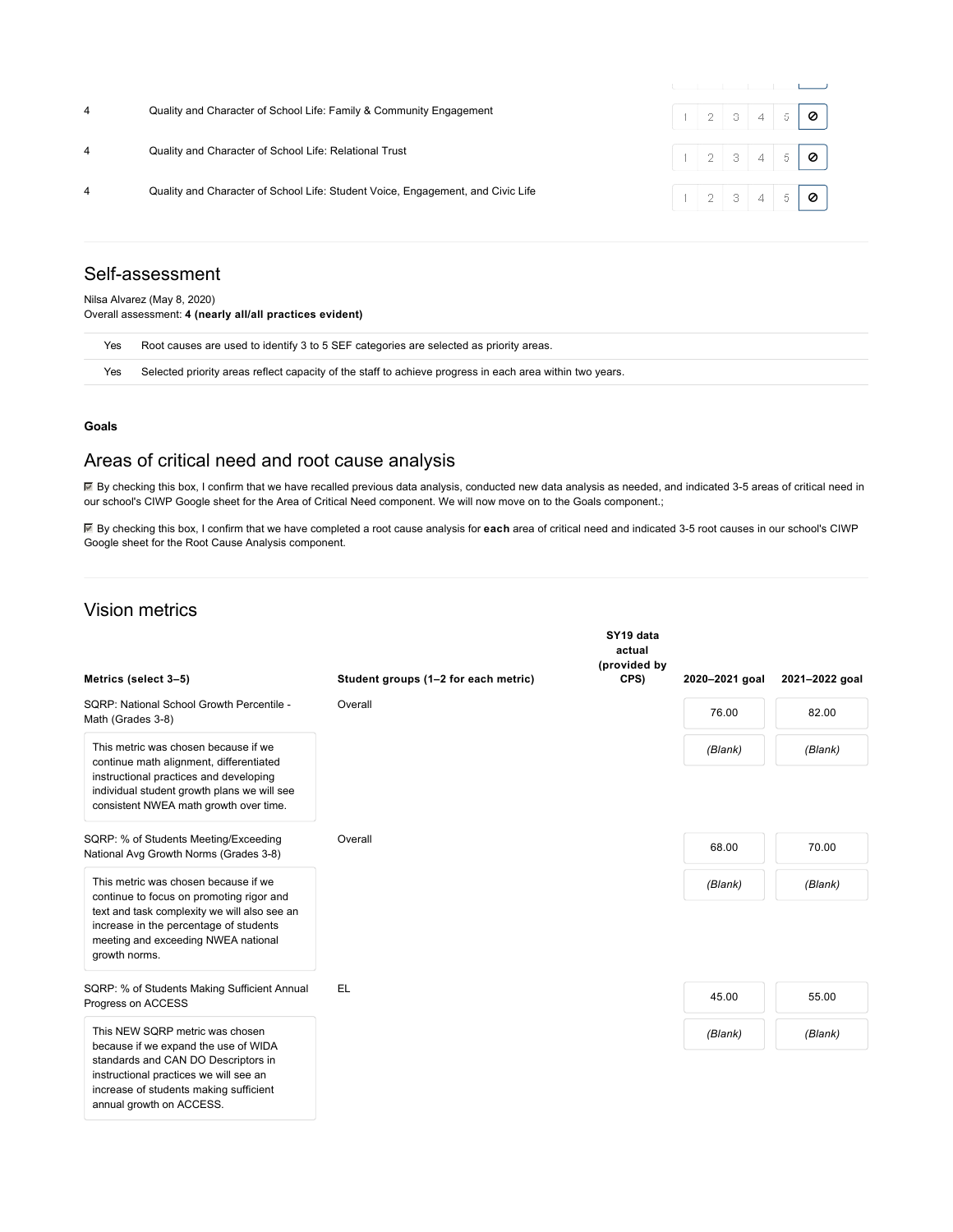| Metrics (select 3-5) | Student groups (1-2 for each metric) | SY19 data<br>actual<br>(provided by<br>CPS) | 2020-2021 goal | 2021-2022 goal |
|----------------------|--------------------------------------|---------------------------------------------|----------------|----------------|
| (Blank)              |                                      |                                             | (Blank)        | (Blank)        |
|                      |                                      |                                             | (Blank)        | (Blank)        |
|                      |                                      |                                             |                |                |
| (Blank)              |                                      |                                             | (Blank)        | (Blank)        |
|                      |                                      |                                             | (Blank)        | (Blank)        |

#### **[Required metrics \(Elementary\)](#page-10-0)**

<span id="page-10-0"></span>

| My Voice, My School 5 Essentials Survey                                                                                                                                    | 2018-2019<br>Actual | 2020-2021<br>Actual | 2020-2021<br>SQRP<br>Goal | 2021-2022<br>SQRP<br>Goal |
|----------------------------------------------------------------------------------------------------------------------------------------------------------------------------|---------------------|---------------------|---------------------------|---------------------------|
| The Supportive Environment metric from the 5E survey was selected because if we<br>continue to build social emotional learning and school-wide practices with all          | (Blank)             | (Blank)             | (Blank)                   | (Blank)                   |
| stakeholders to foster a safe and healthy school culture, we will see an improved quality<br>and character of school life and a "Very Strong" Supportive Environment (5E). |                     |                     |                           |                           |

#### **[Custom metrics](#page-10-1)**

## **33% complete**

**33% complete**

<span id="page-10-1"></span>

|                                                                                                                                                                             | 2018-2019<br>Actual | 2020-2021<br>Actual | 2020-2021<br><b>SQRP</b><br>Goal | 2021-2022<br>SQRP<br>Goal |
|-----------------------------------------------------------------------------------------------------------------------------------------------------------------------------|---------------------|---------------------|----------------------------------|---------------------------|
| Fine Arts Magnet Cluster Artistic Literacy Goal (NCCAS)                                                                                                                     |                     |                     |                                  |                           |
| This Fine Arts metric was selected because if we build artistic literacy and processes<br>(creating, performing, producing, responding and connecting) we will see students | (Blank)             | (Blank)             | (Blank)                          | (Blank)                   |
| demonstrating the knowledge and understanding to participate authentically in the arts<br>utilizing appropriate materials and spaces.                                       |                     |                     |                                  |                           |

#### **[Strategies](#page-10-2)**

#### <span id="page-10-2"></span>**[Strategy 1](#page-10-3)**

<span id="page-10-3"></span>If we do...

#### ...then we see...

build structures for consistent teacher collaboration focused on analyzing NWEA assessment data, globally consistent instructional delivery and MTSS progress monitoring

successful differentiated instruction and focus time

...which leads to...

effective use of NWEA BOY, MOY and EOY assessment data resulting in improved student growth in reading and math for ALL by 6% annually.

**Notes on Resource Needed to inform Scheduling and Budget Planning:** What new investments in time, material, or human resources are necessary to [implement this strategy and achieve the associated CIWP goals? Include as much information as possible such as anticipated funding sources or budget](https://docs.google.com/document/d/17eqe9rWfMOOwbJLw12e7hXBteKzgm5PeSAbN0g00IA8/edit?usp=sharing) categories to fund.

Compensate teachers for before/after-hours meeting and planning time, to be funded through FY21 IAMS. Purchase building site-license (K-8) for IXL for intervention and progress monitoring in reading and math (\$8,450.00 paid with the FY20 spend down). Open a bucket to pay for personnel to provide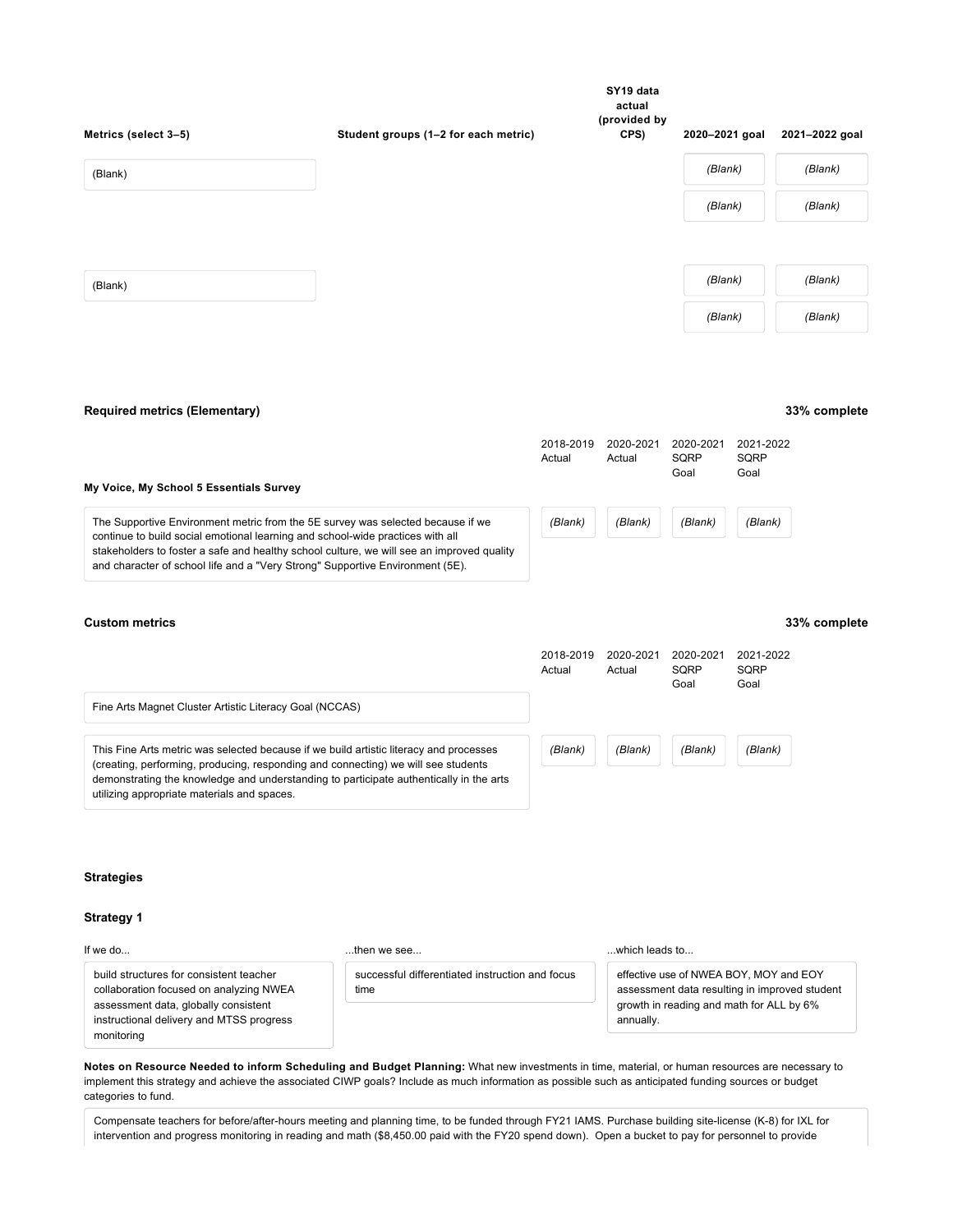| additional MTSS tiered supports as needed to be funded through FY21 IAMS. |  |  |
|---------------------------------------------------------------------------|--|--|
|---------------------------------------------------------------------------|--|--|

#### Tags:

MTSS, MTSS: Fidelity of Implementation, MTSS: Problem Solving Process, MTSS: Progress Monitoring, MTSS: Shared Leadership, Math: Rigorous Tasks, Math: Formative Assessment, Math: Equitable Access

#### Area(s) of focus: 3

| Action step                                                                                                                                    | Responsible                      | Timeframe                      | Status      |
|------------------------------------------------------------------------------------------------------------------------------------------------|----------------------------------|--------------------------------|-------------|
| Expand our current MTSS Committee to include a teacher from all 3<br>levels-primary, intermediate and middle school. Team will meet monthly to | MTSS Coordinator /<br>Counselor, | Sep 2, 2020 to<br>Sep 30, 2020 | Not started |
| discuss student response to intervention and instructional strategies.                                                                         | Administration                   |                                |             |

**Instruction, Assessment: Accessing and Analyzing Assessment Data for Instructional Effectiveness, MTSS: Fidelity of Implementation, MTSS: Problem Solving Process, MTSS: Progress Monitoring, MTSS: Shared Leadership**

| Provide a minimum of 125 minutes per week of Focus/MTSS Time in every<br>classroom across all grade levels and inclusive of MTSS for EL's | All Teachers.<br>Administration | Sep 8, 2020 to<br>Jun 17, 2022 | Not started |
|-------------------------------------------------------------------------------------------------------------------------------------------|---------------------------------|--------------------------------|-------------|
| quidelines. Coordinate with essential teachers so they can support and be                                                                 |                                 |                                |             |
| included in the MTSS process.                                                                                                             |                                 |                                |             |

#### **MTSS: Curriculum & Instruction, MTSS: Fidelity of Implementation, MTSS: Problem Solving Process, MTSS: Progress Monitoring, Math: Rigorous Tasks, Math: Equitable Access**

|                    | Assign an MTSS Committee member per teacher to provide support with<br>implementing high quality research based interventions through meetings | All teachers.<br>Administation | Sep 8, 2020 to<br>Sep 30, 2020 | Not started |
|--------------------|------------------------------------------------------------------------------------------------------------------------------------------------|--------------------------------|--------------------------------|-------------|
| every other month. |                                                                                                                                                |                                |                                |             |
|                    |                                                                                                                                                |                                |                                |             |

#### **MTSS: Shared Leadership, Math: Rigorous Tasks, Math: Curriculum**

| Purchase and implement a school wide reading and math intervention | Administration | Jul 1, 2020 to<br>Sep 8, 2020 |  |
|--------------------------------------------------------------------|----------------|-------------------------------|--|
| tool.                                                              |                |                               |  |

#### **Equity: Resource Equity**

| Hire a part-time personnel to assist with interventions (sub pay, part-time,<br>possibly retired teacher).                                           | Administation.<br>Teacher Interviewing<br>Panel | Sep 8, 2020 to<br>Jun 17, 2022 |             |
|------------------------------------------------------------------------------------------------------------------------------------------------------|-------------------------------------------------|--------------------------------|-------------|
| <b>Equity: Resource Equity</b>                                                                                                                       |                                                 |                                |             |
| Teachers and staff will engage in professional learning focused on how to<br>utilize technology to promote differentiated instructional teaching and | Administration.<br>Teachers. Staff              | Sep 2, 2020 to<br>Jun 17, 2022 | Not started |

**Transitions, College & Career Access, & Persistence, Literacy: Key Practice #5-Creating Content in a Digital Environment, MTSS: Curriculum & Instruction, Personalized Learning: Tailored Learning/Differentiation, STE(A)M Schools: Institutional Capacity (SSS3), Teacher Leader Development & Innovation: Distributed Leadership**

#### **[Strategy 2](#page-11-0)**

learning.

#### <span id="page-11-0"></span>If we do...

build structures for consistent teacher collaboration focused on analyzing ACCESS assessment data, English learner instructional strategies, and appropriate language supports for listening, speaking, reading and writing language competencies

#### ...then we see...

English learner students engaging in complex tasks with appropriate language scaffolds and teachers using assessment data to guide differentiated instruction

#### ...which leads to...

English learner students making expected individual growth in ACCESS and meeting and/or exceeding their individual NWEA growth targets in a culture for learning where perseverance, rigorous learning and productive struggle are the norm

Not started

**Notes on Resource Needed to inform Scheduling and Budget Planning:** What new investments in time, material, or human resources are necessary to [implement this strategy and achieve the associated CIWP goals? Include as much information as possible such as anticipated funding sources or budget](https://docs.google.com/document/d/17eqe9rWfMOOwbJLw12e7hXBteKzgm5PeSAbN0g00IA8/edit?usp=sharing)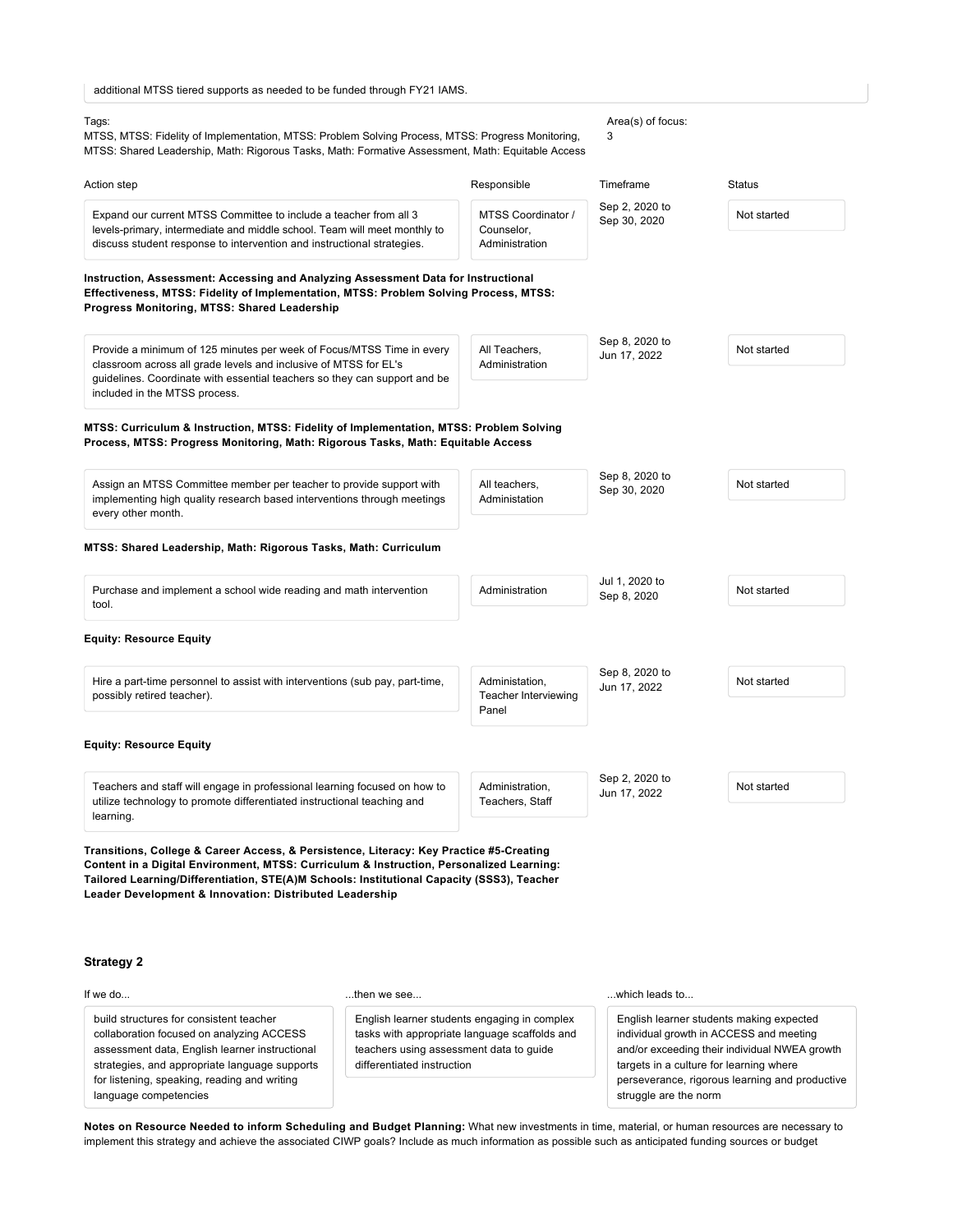[categories to fund.](https://docs.google.com/document/d/17eqe9rWfMOOwbJLw12e7hXBteKzgm5PeSAbN0g00IA8/edit?usp=sharing) Compensate teachers for before/after-hours for meeting and planning time to be funded through FY21 IAMS. Purchase on-line subscriptions for English as a second language (ESL) curriculum (\$900.00 paid with the FY20 spend down). Provide \$5,000.00 in funding for the purchase of culturally relevant and linguistically appropriate texts, materials and resources from FY20 spend down. Apply for after-school funding from the Office of Language and Culture (OLCE) to pay for English learner tutoring. Tags: Area(s) of focus: Area(s) of focus: Area(s) of focus: 2 Action step Responsible Timeframe Status Establish a Bilingual Teacher Committee, (includes one teacher from each grade level cluster and essential team) to facilitate the implementation of high quality programs for Transitional Bilingual Education (TBE) and Transitional Program of Instruction (TPI). Administration, All **Teachers** Sep 8, 2020 to Jun 17, 2022 Not started **OLCE, Personalized Learning: Learner Focused, Teacher Leader Development & Innovation: Distributed Leadership, Teacher Leader Development & Innovation: Teacher Teams** Develop a schedule for monthly cycles of learning focused on research based instructional strategies and and the analysis of qualitative data. Administration, All teachers Sep 8, 2020 to Sep 30, 2020 Not started **Instruction, Assessment: Accessing and Analyzing Assessment Data for Instructional Effectiveness, Literacy: Key Practice #2-Extensive Discussion to Build Academic Language, OLCE** Purchase culturally relevant and linguistically appropriate texts, materials and resources per grade level. Administration Jul 1, 2020 to Jun 18, 2021 Not started **Equity: Resource Equity, Literacy: Shift 1-Increase access to effective and rigorous literacy intruction, Literacy: Shift 3-Increase Access to Culturally Responsive Resources, OLCE** Develop a school wide schedule that accommodates interventions in native language and ESL support. Administration, Bilingual Teacher Team Sep 8, 2020 to Sep 30, 2020 to Not started **Instruction, Personalized Learning: Tailored Learning/Differentiation** Teachers and staff will engage in professional learning focused on how to utilize technology and instructional strategies to provide appropriate accommodations to promote ACCESS growth for English learners. Administration, Bilingual Teacher Team, Teachers and **Staff** Sep 2, 2020 to Jun 17, 2022 Not started **Instruction, Equity: Resource Equity, Literacy: Key Practice #5-Creating Content in a Digital Environment, OLCE, Personalized Learning: Tailored Learning/Differentiation, Teacher Leader Development & Innovation: Distributed Leadership**

#### **[Strategy 3](#page-12-0)**

#### <span id="page-12-0"></span>If we do...

...then we see...

Build structures for supportive leadership team capacity to lead cycles of learning with fidelity and grow professional development

teachers engaging in peer visits, reflective dialogue and fostering a collaborative culture that promotes continuous improvement

...which leads to...

the collective responsibility in the learning of every child, and a "Very Strong" rating of Collaborative Teachers on the 5 Essentials Survey.

**Notes on Resource Needed to inform Scheduling and Budget Planning:** What new investments in time, material, or human resources are necessary to [implement this strategy and achieve the associated CIWP goals? Include as much information as possible such as anticipated funding sources or budget](https://docs.google.com/document/d/17eqe9rWfMOOwbJLw12e7hXBteKzgm5PeSAbN0g00IA8/edit?usp=sharing) categories to fund.

Compensate teachers for before/after-hours meeting and planning time, to be funded through FY21 IAMS.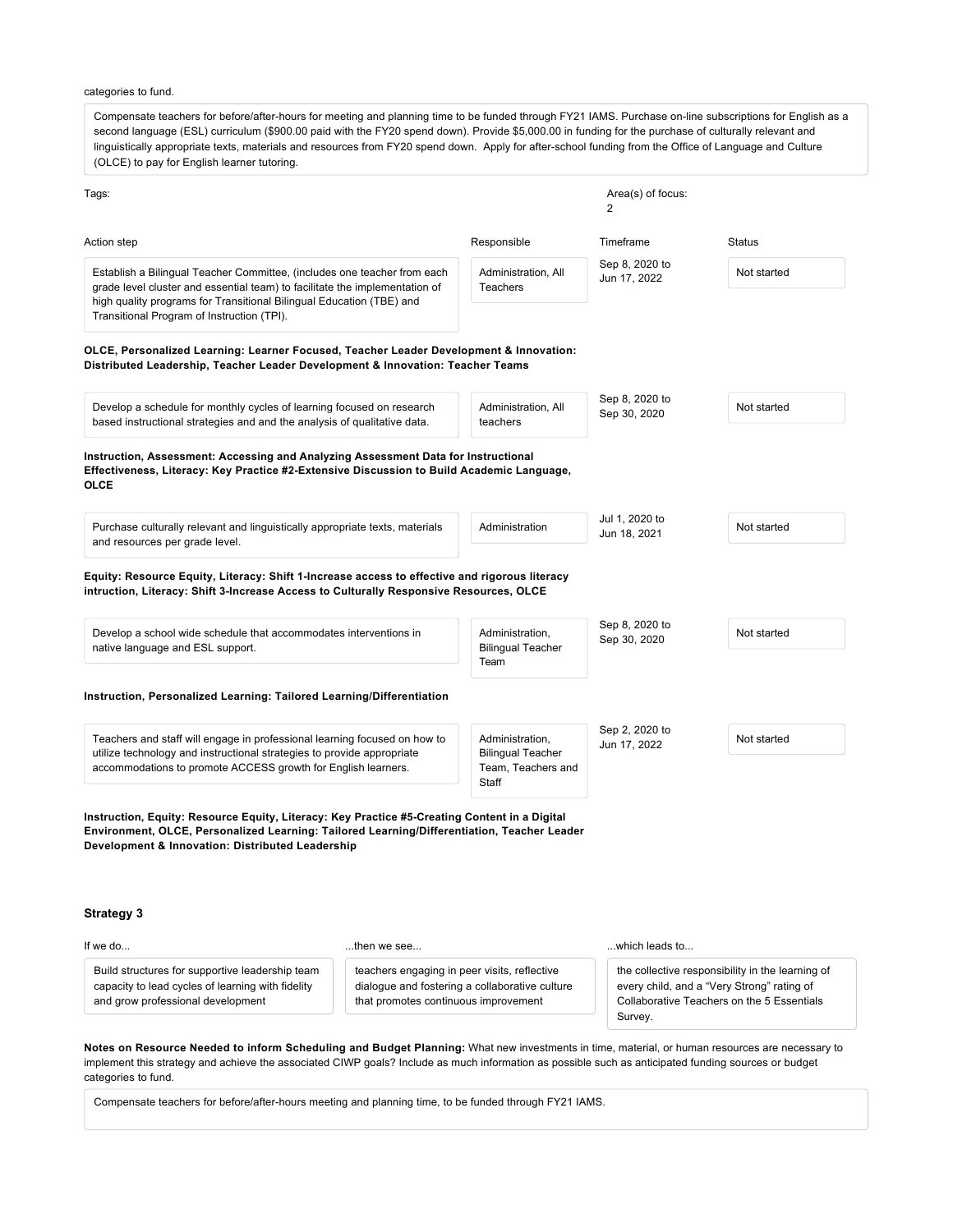Tags:

Area(s) of focus:

Instruction, Assessment: Accessing and Analyzing Assessment Data for Instructional Effectiveness, Teacher Leader Development & Innovation: Distributed Leadership, Teacher Leader Development &  $1, 2, 3$ 

| Innovation: Teacher Teams                                                                                                                                                                                                                                                                                                                                        |                                                                                       |                                                |                                |                                        |
|------------------------------------------------------------------------------------------------------------------------------------------------------------------------------------------------------------------------------------------------------------------------------------------------------------------------------------------------------------------|---------------------------------------------------------------------------------------|------------------------------------------------|--------------------------------|----------------------------------------|
| Action step                                                                                                                                                                                                                                                                                                                                                      |                                                                                       | Responsible                                    | Timeframe                      | <b>Status</b>                          |
| Establish an Instructional Leadership Team (ILT) to facilitate cycles of<br>learning, reflective dialogue and collaboration                                                                                                                                                                                                                                      |                                                                                       | Administration, All<br>Teachers                | Sep 8, 2020 to<br>Sep 30, 2020 | Not started                            |
| Leadership for Continuous Improvement, Structure for Continuous Improvement, Instruction,<br>Teacher Leader Development & Innovation: Distributed Leadership, Teacher Leader<br>Development & Innovation: Teacher Teams                                                                                                                                          |                                                                                       |                                                |                                |                                        |
| Develop a professional learning plan with calendar to effectively utilize all<br>collaborative meeting (GLT, ILT, ALT, STEAM, MTSS, SEL, BTC, etc)                                                                                                                                                                                                               |                                                                                       | Administration, All<br>teachers                | Sep 8, 2020 to<br>Sep 30, 2020 | Not started                            |
| Structure for Continuous Improvement, Arts Education: Institutional Capacity (F/PA #2),<br>Literacy: Shift 4-21st Century Professional Learning, MTSS: Shared Leadership, OSEL:<br>Supportive School Environment, Personalized Learning: Authentic Learning, Personalized<br>Learning: Learner Focused, Personalized Learning: Tailored Learning/Differentiation |                                                                                       |                                                |                                |                                        |
| Establish protocols and norms for all collaborative meetings to promote<br>fidelity to professional learning plan                                                                                                                                                                                                                                                |                                                                                       | Administration, All<br>teachers                | Sep 8, 2020 to<br>Jun 17, 2022 | Not started                            |
| <b>Structure for Continuous Improvement</b>                                                                                                                                                                                                                                                                                                                      |                                                                                       |                                                |                                |                                        |
| Develop tools to guide peer visits and facilitate collaborative teaching<br>practices.                                                                                                                                                                                                                                                                           |                                                                                       | Administration, All<br>teachers                | Sep 8, 2020 to<br>Jun 17, 2022 | Not started                            |
| <b>Structure for Continuous Improvement</b>                                                                                                                                                                                                                                                                                                                      |                                                                                       |                                                |                                |                                        |
| Establish an Social Emotional Learning (SEL) Committee to collaborate<br>monthly on strategies that promote the emotional health of students,<br>teachers and staff (new student welcoming, new teacher mentor, etc.) and<br>developing an SEL scope and sequence.                                                                                               |                                                                                       | Administration,<br>Counselor, SEL<br>Committee | Sep 8, 2020 to<br>Jun 17, 2022 | Not started                            |
| Structure for Continuous Improvement, CBE: SEL Integration, OSEL: SEL Instruction                                                                                                                                                                                                                                                                                |                                                                                       |                                                |                                |                                        |
| Teachers and staff will utilize technology to support and enhance<br>collaboration internally, within the CPS network and throughout the<br>greater educational community. This includes using collaborative practices<br>to strengthen remote learning instruction.                                                                                             |                                                                                       | Administration,<br><b>Teachers and Staff</b>   | Sep 2, 2020 to<br>Jun 17, 2022 | Not started                            |
| Instruction, Teacher Leader Development & Innovation: Teacher Teams, SSCE: Community<br><b>Based Learning</b>                                                                                                                                                                                                                                                    |                                                                                       |                                                |                                |                                        |
| <b>Strategy 4</b>                                                                                                                                                                                                                                                                                                                                                |                                                                                       |                                                |                                |                                        |
| If we do                                                                                                                                                                                                                                                                                                                                                         | then we see                                                                           |                                                | which leads to                 |                                        |
| build structures that embed the CPS Fine Arts<br>Standards for Success as an essential vehicle<br>for teaching and learning for all students                                                                                                                                                                                                                     | students engaged in project-based learning<br>voice and ownership at all grade levels | rooted in design thinking and student choice,  | Innovation by 10%.             | an increase in the 5Essentials data in |
| Notes on Resource Needed to inform Scheduling and Budget Planning: What new investments in time, material, or human resources are necessary to<br>implement this strategy and achieve the associated CIWP goals? Include as much information as possible such as anticipated funding sources or budget<br>categories to fund.                                    |                                                                                       |                                                |                                |                                        |

<span id="page-13-0"></span>Compensate teachers for before/after-hours meeting and planning time, to be funded through FY21 IAMS. Funding allocated in FY21 in reading (119015), math (119016), science (119017), music (111041), art (111041) and all-city drama/literary arts (112233) instructional supply lines for projects, performances, fine-arts galleries, and STEAM initiatives to support design embedded instruction/innovation.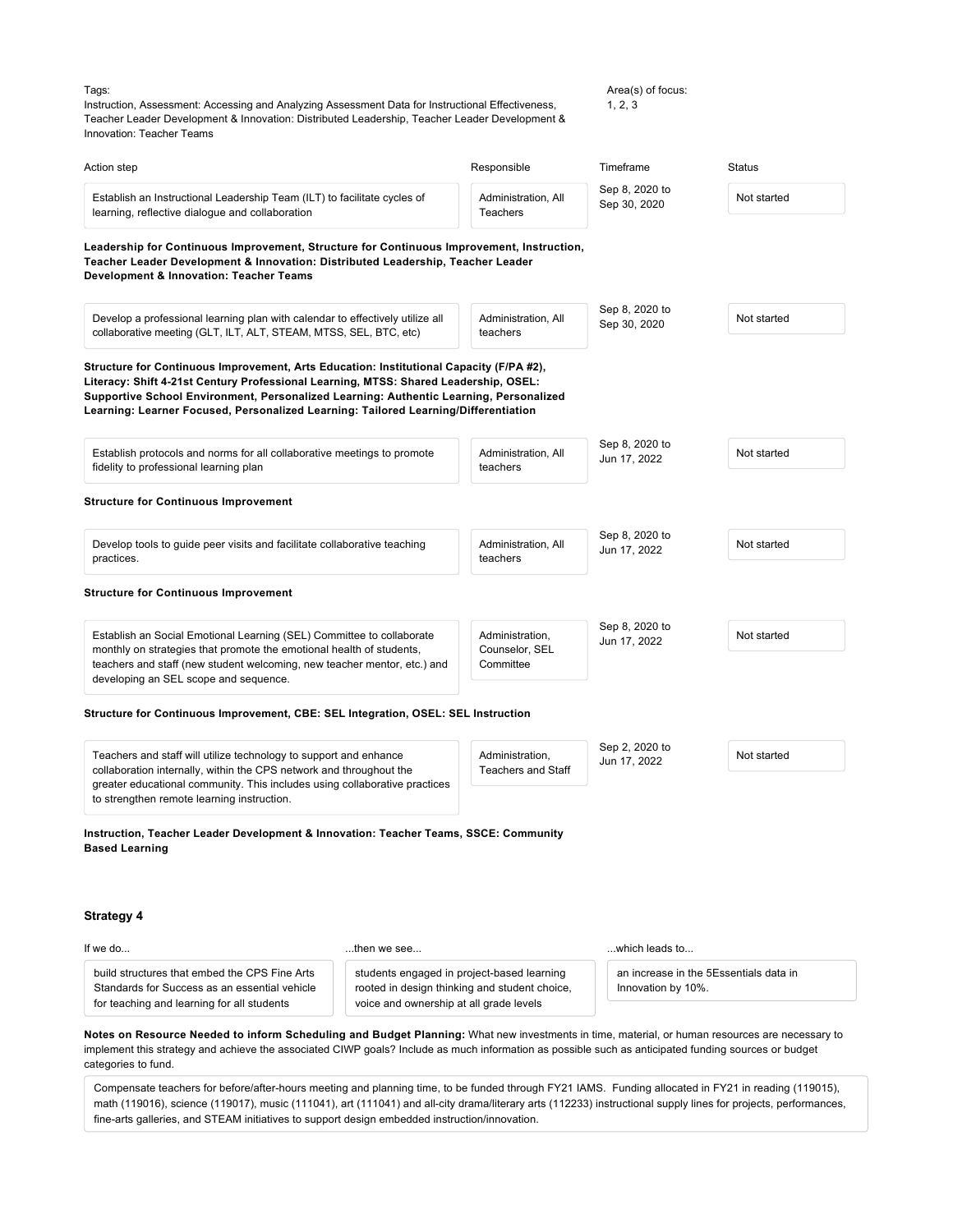Tags:

Arts Education: Artistic Literacy, Arts Education: Authentic Arts Integration, Arts Education: Building a Student-Centered Arts Classroom, Arts Education: Community and Career Connections (F/PA #6), Arts Education: High-Quality Classroom Practice - Arts Integration (F/PA #5), Arts Education: Institutional Capacity (F/PA #2), Arts Education: Mission Driven, Distributed Leadership (F/PA #1), Arts Education: School Structures (F/PA #3), Literacy: Key Practice #4-Authentic Learning Experiences, Literacy: Key Practice #5-Creating Content in a Digital Environment, Literacy: Shift 2-Leveraging Data to Close Gaps, Literacy: Shift 3-Increase Access to Culturally Responsive Resources, STE(A)M Schools: Family & Community Engagement (SSS7), STE(A)M Schools: Institutional Capacity (SSS3), STE(A)M Schools:

Area(s) of focus: 1, 2, 3

Instructional Approach (SSS4) Action step Responsible Timeframe Status Establish an Arts Leadership Team (ALT), as subcommittee within current STEAM Team, to lead Fine and Performing Arts School Standards for Success and CIWP innovation goals Fine Arts Teachers, STEAM Team Aug 22, 2020 to Aug 22, 2020 to Not started **Arts Education: Assessment in the Arts, Arts Education: Authentic Arts Integration, Arts Education: Building a Student-Centered Arts Classroom, Arts Education: Community and Career Connections (F/PA #6), Arts Education: Embedding the Arts School-Wide, Arts Education: Equitable Access to the Arts, Arts Education: Mission Driven, Distributed Leadership (F/PA #1), Arts Education: School Structures (F/PA #3), STE(A)M Schools: Family & Community Engagement (SSS7), STE(A)M Schools: Institutional Capacity (SSS3), STE(A)M Schools: Instructional Approach (SSS4), STE(A)M Schools: Mission Driven Leadership (SSS1)** Grow a variety of STEAM and arts integration opportunities (agency, identity and authority), resources, professional learning and facilities at all grade levels to create design thinking models evidenced in pre, mid and post year surveys Admin, ALT, STEAM Team, All Staff, LSC, WT Sep 8, 2020 to Jun 17, 2022 Not started **Pbis, Leadership for Continuous Improvement, Data, Structure for Continuous Improvement, Arts Education: Artistic Literacy, Arts Education: Assessment in the Arts, Arts Education: Authentic Arts Integration, Arts Education: Community and Career Connections (F/PA #6), Arts Education: Institutional Capacity (F/PA #2), Arts Education: School Structures (F/PA #3), CIDL: Digital Learning, Equity: Resource Equity, Literacy: Key Practice #5-Creating Content in a Digital Environment, STE(A)M Schools: Institutional Capacity (SSS3), STE(A)M Schools: Instructional Approach (SSS4), SSCE: Student Voice CIWP** Develop and grow innovative skills and strategies while practicing projectbased learning in the arts and STEAM activities evidenced in data gathered from internal walk through. ALT, STEAM, ALL **Staff** Sep 8, 2020 to Jun 17, 2022 Not started **Arts Education: Artistic Literacy, Arts Education: Embedding the Arts School-Wide, Arts Education: High-Quality Classroom Practice - Arts Integration (F/PA #5), Arts Education: High-Quality Classroom Practice - Single Strand Arts Education (F/PA #4), CIDL: Digital Learning, Literacy: Key Practice #5-Creating Content in a Digital Environment, Literacy: Shift 4-21st Century Professional Learning** Create and celebrate artworks, designs, projects, performances and multimedia presentations that demonstrate new knowledge to an authentic audience of peers, family, community and world as evidenced in lesson plans, surveys and school performance calendar. ALT, STEAM, ALL **Staff** Sep 8, 2020 to Jun 17, 2022 Not started **Professional development, Student Voice, Engagement, and Civic Life, Arts Education: Artistic Literacy, Arts Education: Authentic Arts Integration, CBE: Performance Based-Assessment, CIDL: Digital Learning, Literacy: Key Practice #4-Authentic Learning Experiences, Literacy: Key Practice #5-Creating Content in a Digital Environment, Personalized Learning: Authentic Learning, STE(A)M Schools: Family & Community Engagement (SSS7)** Demonstrate and share innovative college, career and life opportunities available in fine arts and STEAM fields evidenced in presentations, activities, field trips and "Maker Week". ALT, STEAM, ALL **Staff** Sep 8, 2020 to Jun 17, 2022 Not started **Data, Structure for Continuous Improvement, Academics, Transitions, College & Career**

**Access, & Persistence, Professional development, Student Voice, Engagement, and Civic Life, CIDL: Digital Learning, Literacy: Key Practice #5-Creating Content in a Digital Environment, STE(A)M Schools: Family & Community Engagement (SSS7)**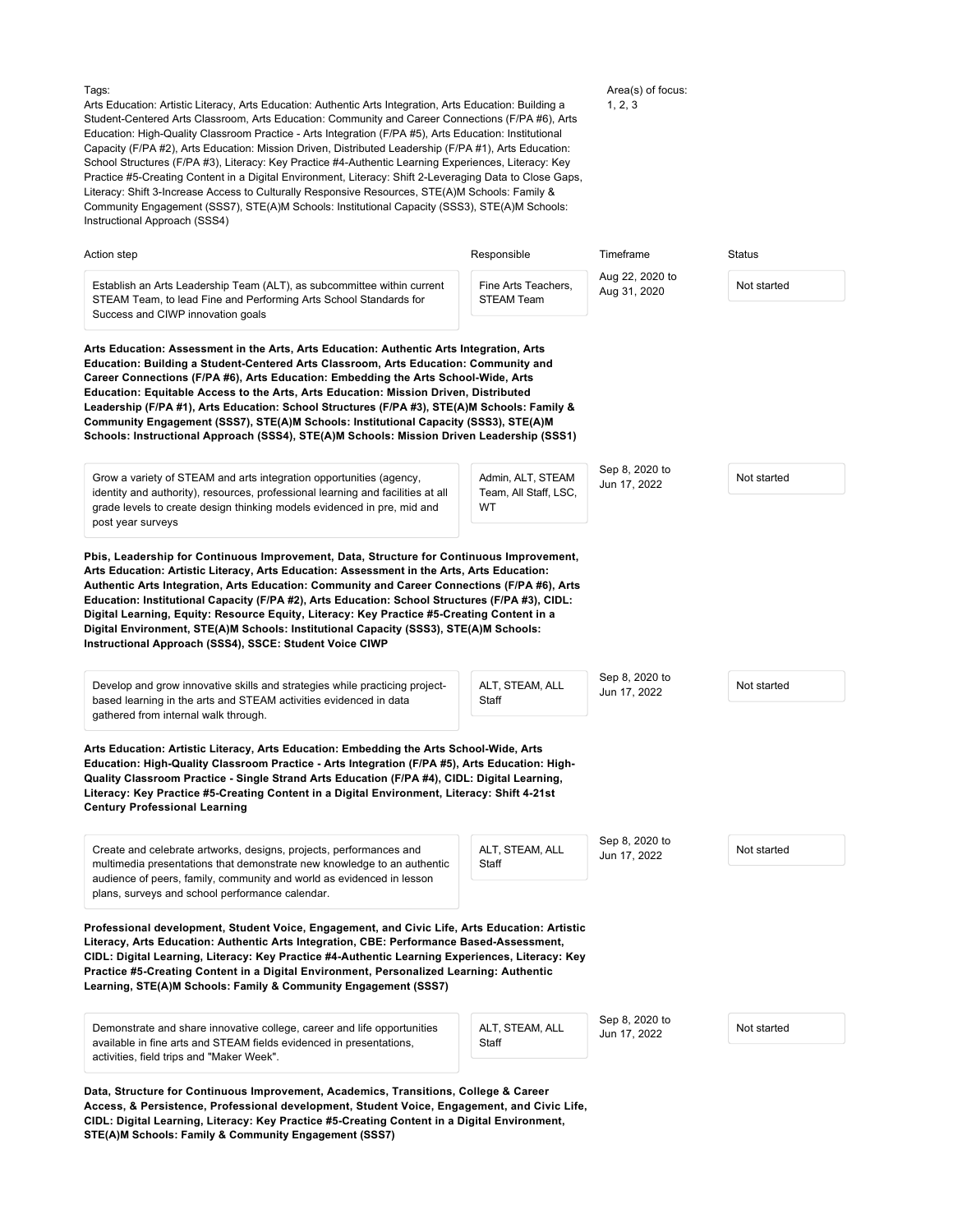Teachers and staff will engage in professional learning focused on innovative educational technology, and instructional strategies to promote digital art-making.

Administration, Teachers and Staff Aug 26, 2020 to Aug 26, 2020 to<br>Jun 18, 2021 Not started

**Instruction, MTSS, Arts Education: Institutional Capacity (F/PA #2), CIDL: Digital Learning, Teacher Leader Development & Innovation: Teacher Teams**

#### **[Action Plan](#page-15-0)**

#### <span id="page-15-0"></span>**[Strategy 1](#page-15-1)**

<span id="page-15-1"></span> [Expand our current MTSS Committee to include a teacher from all 3 levels-primary, intermediate and middle school. Team will meet monthly to discuss](https://ciwp.cps.edu/plan/pdfContent/3141?id=3141&actionPlanOnly=False&accessKey=hca339838bs46#) student response to intervention and instructional strategies.

Sep 02, 2020 to Sep 30, 2020 - MTSS Coordinator / Counselor, Administration

## Status history

 [Provide a minimum of 125 minutes per week of Focus/MTSS Time in every classroom across all grade levels and inclusive of MTSS for EL's guidelines.](https://ciwp.cps.edu/plan/pdfContent/3141?id=3141&actionPlanOnly=False&accessKey=hca339838bs46#) Coordinate with essential teachers so they can support and be included in the MTSS process.

Sep 08, 2020 to Jun 17, 2022 - All Teachers, Administration

## Status history

 [Assign an MTSS Committee member per teacher to provide support with implementing high quality research based interventions through meetings every](https://ciwp.cps.edu/plan/pdfContent/3141?id=3141&actionPlanOnly=False&accessKey=hca339838bs46#) other month.

Sep 08, 2020 to Sep 30, 2020 - All teachers, Administation

## Status history

+ [Purchase and implement a school wide reading and math intervention tool.](https://ciwp.cps.edu/plan/pdfContent/3141?id=3141&actionPlanOnly=False&accessKey=hca339838bs46#)

Jul 01, 2020 to Sep 08, 2020 - Administration

## Status history

[Hire a part-time personnel to assist with interventions \(sub pay, part-time, possibly retired teacher\).](https://ciwp.cps.edu/plan/pdfContent/3141?id=3141&actionPlanOnly=False&accessKey=hca339838bs46#)

Sep 08, 2020 to Jun 17, 2022 - Administation, Teacher Interviewing Panel

## Status history

[Teachers and staff will engage in professional learning focused on how to utilize technology to promote differentiated instructional teaching and learning.](https://ciwp.cps.edu/plan/pdfContent/3141?id=3141&actionPlanOnly=False&accessKey=hca339838bs46#)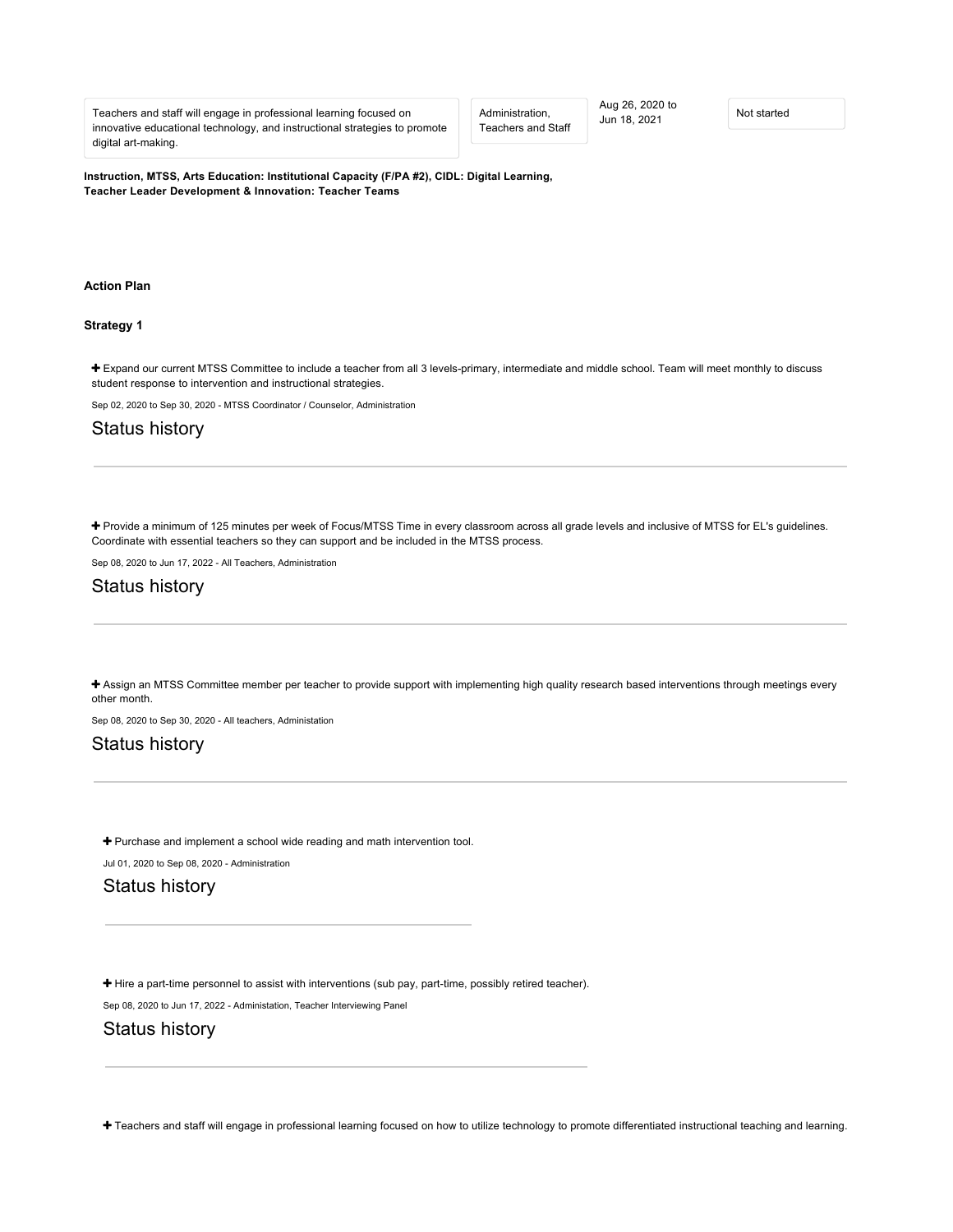## Status history

#### **[Strategy 2](#page-16-0)**

<span id="page-16-0"></span> [Establish a Bilingual Teacher Committee, \(includes one teacher from each grade level cluster and essential team\) to facilitate the implementation of high](https://ciwp.cps.edu/plan/pdfContent/3141?id=3141&actionPlanOnly=False&accessKey=hca339838bs46#) quality programs for Transitional Bilingual Education (TBE) and Transitional Program of Instruction (TPI).

Sep 08, 2020 to Jun 17, 2022 - Administration, All Teachers

## Status history

+ [Develop a schedule for monthly cycles of learning focused on research based instructional strategies and and the analysis of qualitative data.](https://ciwp.cps.edu/plan/pdfContent/3141?id=3141&actionPlanOnly=False&accessKey=hca339838bs46#)

Sep 08, 2020 to Sep 30, 2020 - Administration, All teachers

## Status history

[Purchase culturally relevant and linguistically appropriate texts, materials and resources per grade level.](https://ciwp.cps.edu/plan/pdfContent/3141?id=3141&actionPlanOnly=False&accessKey=hca339838bs46#)

Jul 01, 2020 to Jun 18, 2021 - Administration

## Status history

+ [Develop a school wide schedule that accommodates interventions in native language and ESL support.](https://ciwp.cps.edu/plan/pdfContent/3141?id=3141&actionPlanOnly=False&accessKey=hca339838bs46#)

Sep 08, 2020 to Sep 30, 2020 - Administration, Bilingual Teacher Team

## Status history

+ [Teachers and staff will engage in professional learning focused on how to utilize technology and instructional strategies to provide appropriate](https://ciwp.cps.edu/plan/pdfContent/3141?id=3141&actionPlanOnly=False&accessKey=hca339838bs46#) accommodations to promote ACCESS growth for English learners.

Sep 02, 2020 to Jun 17, 2022 - Administration, Bilingual Teacher Team, Teachers and Staff

## Status history

#### **[Strategy 3](#page-16-1)**

<span id="page-16-1"></span>[Establish an Instructional Leadership Team \(ILT\) to facilitate cycles of learning, reflective dialogue and collaboration](https://ciwp.cps.edu/plan/pdfContent/3141?id=3141&actionPlanOnly=False&accessKey=hca339838bs46#)

Sep 08, 2020 to Sep 30, 2020 - Administration, All Teachers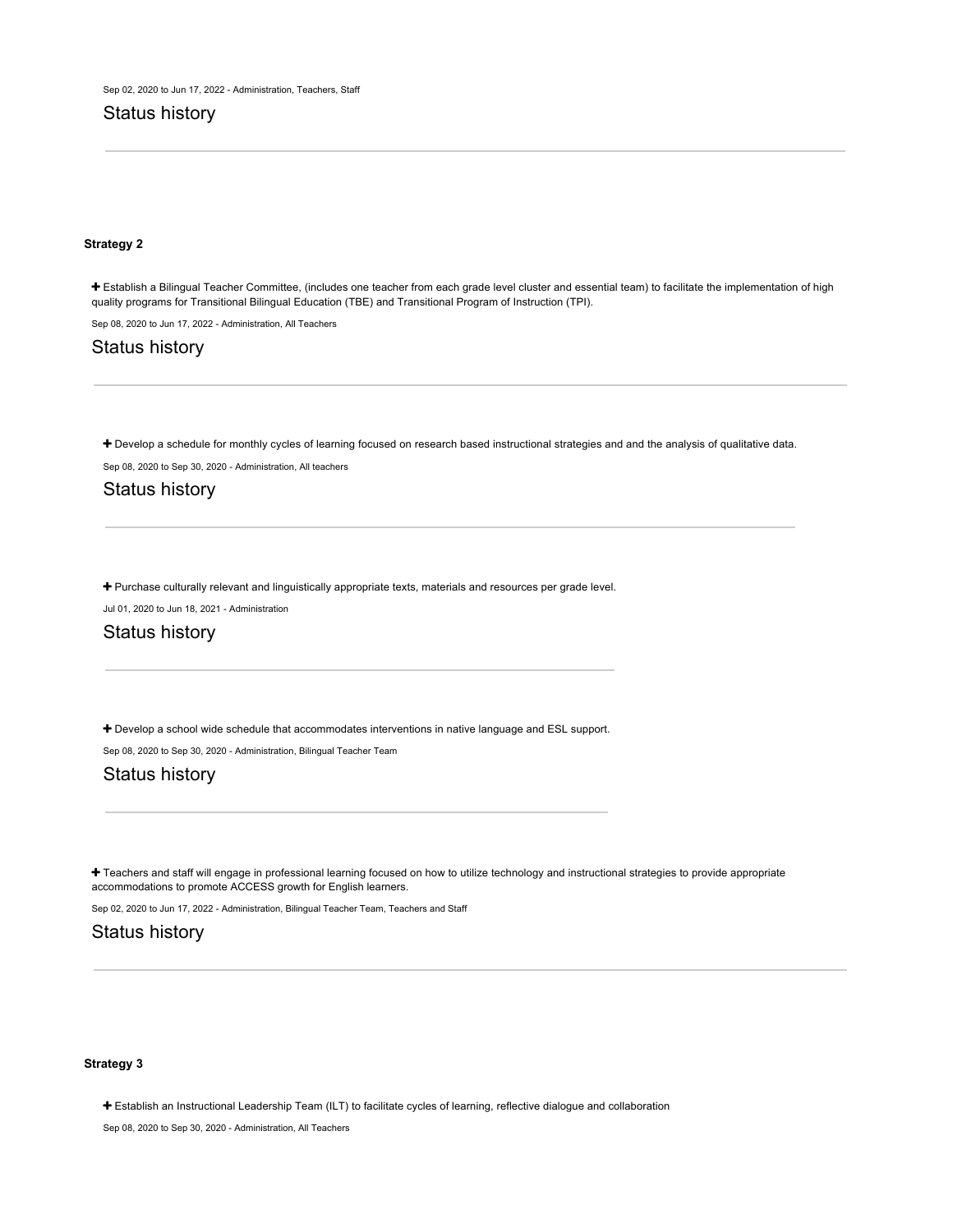## Status history

+ [Develop a professional learning plan with calendar to effectively utilize all collaborative meeting \(GLT, ILT, ALT, STEAM, MTSS, SEL, BTC, etc\)](https://ciwp.cps.edu/plan/pdfContent/3141?id=3141&actionPlanOnly=False&accessKey=hca339838bs46#) Sep 08, 2020 to Sep 30, 2020 - Administration, All teachers

Status history

[Establish protocols and norms for all collaborative meetings to promote fidelity to professional learning plan](https://ciwp.cps.edu/plan/pdfContent/3141?id=3141&actionPlanOnly=False&accessKey=hca339838bs46#)

Sep 08, 2020 to Jun 17, 2022 - Administration, All teachers

Status history

+ [Develop tools to guide peer visits and facilitate collaborative teaching practices.](https://ciwp.cps.edu/plan/pdfContent/3141?id=3141&actionPlanOnly=False&accessKey=hca339838bs46#)

Sep 08, 2020 to Jun 17, 2022 - Administration, All teachers

Status history

 [Establish an Social Emotional Learning \(SEL\) Committee to collaborate monthly on strategies that promote the emotional health of students, teachers and](https://ciwp.cps.edu/plan/pdfContent/3141?id=3141&actionPlanOnly=False&accessKey=hca339838bs46#) staff (new student welcoming, new teacher mentor, etc.) and developing an SEL scope and sequence.

Sep 08, 2020 to Jun 17, 2022 - Administration, Counselor, SEL Committee

## Status history

 [Teachers and staff will utilize technology to support and enhance collaboration internally, within the CPS network and throughout the greater educational](https://ciwp.cps.edu/plan/pdfContent/3141?id=3141&actionPlanOnly=False&accessKey=hca339838bs46#) community. This includes using collaborative practices to strengthen remote learning instruction.

Sep 02, 2020 to Jun 17, 2022 - Administration, Teachers and Staff

### Status history

#### **[Strategy 4](#page-17-0)**

<span id="page-17-0"></span> [Establish an Arts Leadership Team \(ALT\), as subcommittee within current STEAM Team, to lead Fine and Performing Arts School Standards for Success](https://ciwp.cps.edu/plan/pdfContent/3141?id=3141&actionPlanOnly=False&accessKey=hca339838bs46#) and CIWP innovation goals

Aug 22, 2020 to Aug 31, 2020 - Fine Arts Teachers, STEAM Team

Status history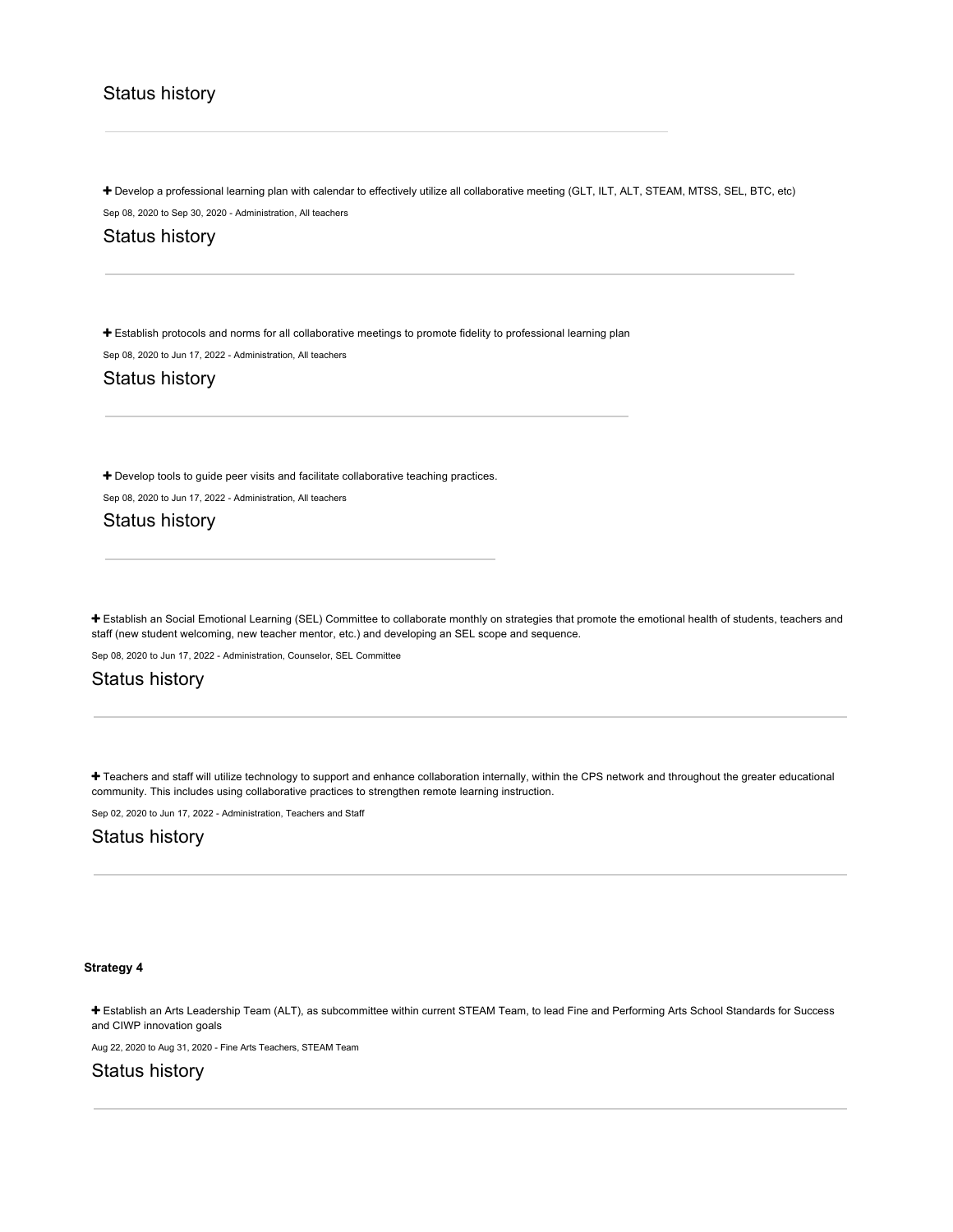+ [Grow a variety of STEAM and arts integration opportunities \(agency, identity and authority\), resources, professional learning and facilities at all grade](https://ciwp.cps.edu/plan/pdfContent/3141?id=3141&actionPlanOnly=False&accessKey=hca339838bs46#) levels to create design thinking models evidenced in pre, mid and post year surveys

Sep 08, 2020 to Jun 17, 2022 - Admin, ALT, STEAM Team, All Staff, LSC, WT

## Status history

+ [Develop and grow innovative skills and strategies while practicing project-based learning in the arts and STEAM activities evidenced in data gathered from](https://ciwp.cps.edu/plan/pdfContent/3141?id=3141&actionPlanOnly=False&accessKey=hca339838bs46#) internal walk through.

Sep 08, 2020 to Jun 17, 2022 - ALT, STEAM, ALL Staff

## Status history

 [Create and celebrate artworks, designs, projects, performances and multimedia presentations that demonstrate new knowledge to an authentic audience](https://ciwp.cps.edu/plan/pdfContent/3141?id=3141&actionPlanOnly=False&accessKey=hca339838bs46#) of peers, family, community and world as evidenced in lesson plans, surveys and school performance calendar.

Sep 08, 2020 to Jun 17, 2022 - ALT, STEAM, ALL Staff

## Status history

 [Demonstrate and share innovative college, career and life opportunities available in fine arts and STEAM fields evidenced in presentations, activities, field](https://ciwp.cps.edu/plan/pdfContent/3141?id=3141&actionPlanOnly=False&accessKey=hca339838bs46#) trips and "Maker Week".

Sep 08, 2020 to Jun 17, 2022 - ALT, STEAM, ALL Staff

## Status history

 [Teachers and staff will engage in professional learning focused on innovative educational technology, and instructional strategies to promote digital art](https://ciwp.cps.edu/plan/pdfContent/3141?id=3141&actionPlanOnly=False&accessKey=hca339838bs46#)making.

Aug 26, 2020 to Jun 18, 2021 - Administration, Teachers and Staff

## Status history

#### **[Fund Compliance](#page-18-0)**

## <span id="page-18-0"></span>ESSA Program

**C** ESSA Schoolwide Program

The school must annually review the schoolwide plan/program. The schoolwide program plan is available to CPS, parents, and the public, and the information in the plan is in an understandable and uniform format, and to the extent practicable in a language the parents can understand. Please list evidence for the ESSA Schoolwide Program requirements outlined below.

Non-title I school that does not receive any Title I funds

## Parent Involvement and Schoolwide Programs

 $\blacksquare$  I verify that the statement below is correct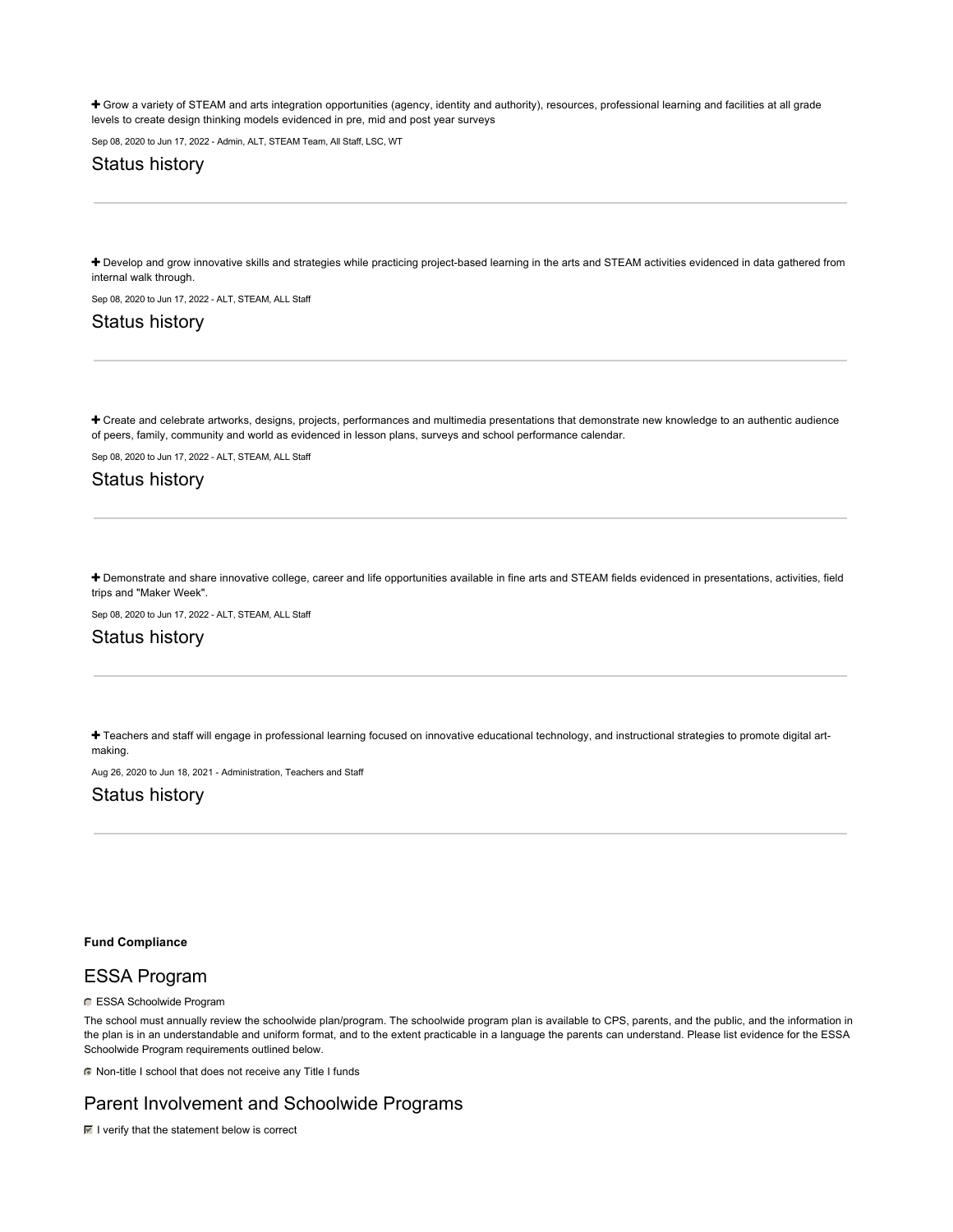Every Student Succeeds Act (ESSA), the reauthorization of the Elementary and Secondary Act of 1965 continues a legislative commitment to parental involvement. Central features of prior reauthorizations, such as school-parent compacts, parent involvement policies, and the parent involvement funding formula remain unaltered. However, the ESSA reauthorization represents a notable shift in the role of parental involvement in the schools. It includes new provisions increasing parental notification requirements, parental selection of educational options, and parental involvement in governance. It envisions parents as informed and empowered decision makers in their children's education.

#### **[Parent and Family Plan](#page-19-0)**

#### <span id="page-19-0"></span>**[Parent and Family Engagement Policy](#page-19-1)**

**Complete**

<span id="page-19-1"></span>Schools must involve parents and family in the joint development and periodic review and revision of the ESSA, Title I school parental and family engagement plan and policy, and in the process of school review and improvement. Please describe how this will be accomplished.

N/A

The school will hold an annual meeting at a time convenient to parents and families during the first month of school to inform them of the school's participation in ESSA, Title I programs and to explain the Title I requirements and their right to be involved in the Title I programs. The school will also offer a number of additional parental and family engagement meetings, including school PAC meetings, at different times and will invite all parents and key family members of children participating in the ESSA, Title I program to these meetings, and encourage them to attend. Please describe how this will be accomplished. Please list the projected date of your Title I Annual Meeting and your Title I PAC Organizational Meeting

N/A

At the request of parents and family members, schools will provide opportunities for regular meetings, including the School Parent Advisory Council meetings, for parents and family members to formulate suggestions and to participate, as appropriate, in decisions about the education of their children. Please describe how the school will immediately respond to any such suggestions.

N/A

Schools will provide parents a report of their child's performance on the State assessment in at least math, language arts and reading. Please describe how this will be accomplished.

N/A

Schools will provide parents timely notice when their child has been assigned to, or taught by, a teacher who is not "highly qualified," as defined in the Title I Final Regulations, for at least four (4) consecutive weeks. Please describe how this will be accomplished.

N/A

Schools will assist parents of participating ESSA Title I children in understanding: the state's academic content standards; the state's student academic achievement standards; the state and local academic assessments including alternate assessments; the requirements of Title I, Part A; how to monitor their child's progress; and how to work with educators. Please describe how this will be accomplished.

N/A

Schools will provide information, resources, materials and training, including literacy training and technology, as appropriate, to assist parents and family members in working with their children to improve their academic achievement, and to encourage increased parental involvement. Please describe how this will be accomplished.

N/A

Schools will educate all staff in the value and utility of contributions by parents and family and in how to reach out to, communicate and work with, parents and family as equal partners in the education of their children and in how to implement and coordinate parent and family programs and build ties with parents and family members. Please describe how this will be accomplished.

N/A

Schools will, to the extent feasible and appropriate, coordinate and integrate parent and family programs and activities with Head Start, Reading First, Early Reading First involvement, Even Start, Home Instruction Programs for Preschool Youngsters, the Parents as Teachers Program, public preschool, and other programs, to further encourage and support parents and families in more fully participating in their children's education. Please describe how this will be accomplished.

N/A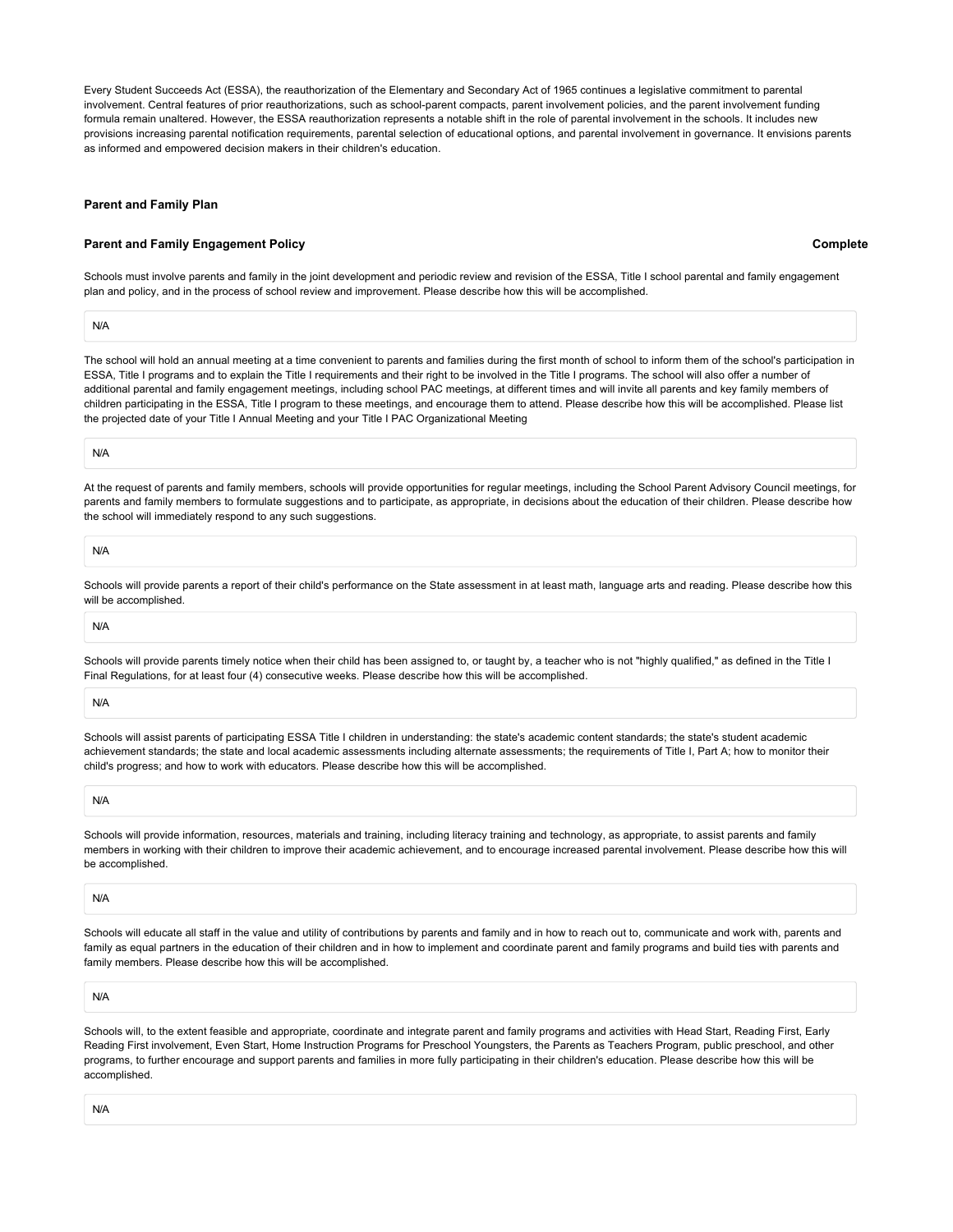Schools will ensure that information related to the school and parent and family programs, meetings, and other activities is sent to parents in understandable and uniform formats, including language. Please describe how this will be accomplished.

#### N/A

#### Policy Implementation Activities

■ The LSC will approve the school improvement plan and monitor the CIWP.

#### г

In the CIWP, the school identifies current parental and family engagement practices and outlines activities related to expanding parent and family partnership programs.

#### $\Box$

The school will coordinate the parent and family engagement programs identified in the CIWP.

#### Г

The school will evaluate the Parent and Family Engagement Policy for effectiveness and make improvements as necessary.

Explain why any of the boxes above are unchecked: (type "n/a" if all are checked)

#### N/A

#### **[School-Parent Compact](#page-20-0)**

<span id="page-20-0"></span>The school will provide high-quality curriculum and instruction in a supportive and effective learning environment that enables the participating student to meet the State's student academic achievement standards. Describe how the school will provide high-quality curriculum and instruction in a supportive environment. (Restate the school mission.)

# N/A

The school will hold parent-teacher conferences. Describe the kinds of parent-teacher conferences that will be held and the dates on which they are scheduled.

#### N/A

The school will provide parents with frequent reports on their children's progress. Describe when and how the school will provide reports to parents.

N/A

The school will provide parents access to staff. Describe when, where and how staff will be available for consultations with parents.

The school will provide parents opportunities to volunteer and participate in their children's classes. Describe how and when parents and family members may volunteer, participate, and observe classroom activities.

N/A

The parents will support their children's learning. Describe how the parents will assist learning (i.e. monitoring attendance, homework completion).

N/A

The parents will participate in decisions relating to the education of their children. Describe when, where and how parents will consult with the school.

N/A

The students will share the responsibility for improved student academic achievement. Describe how the students will assure academic achievement (i.e. good attendance, positive attitude, class preparation).

<span id="page-20-1"></span>N/A

**Complete**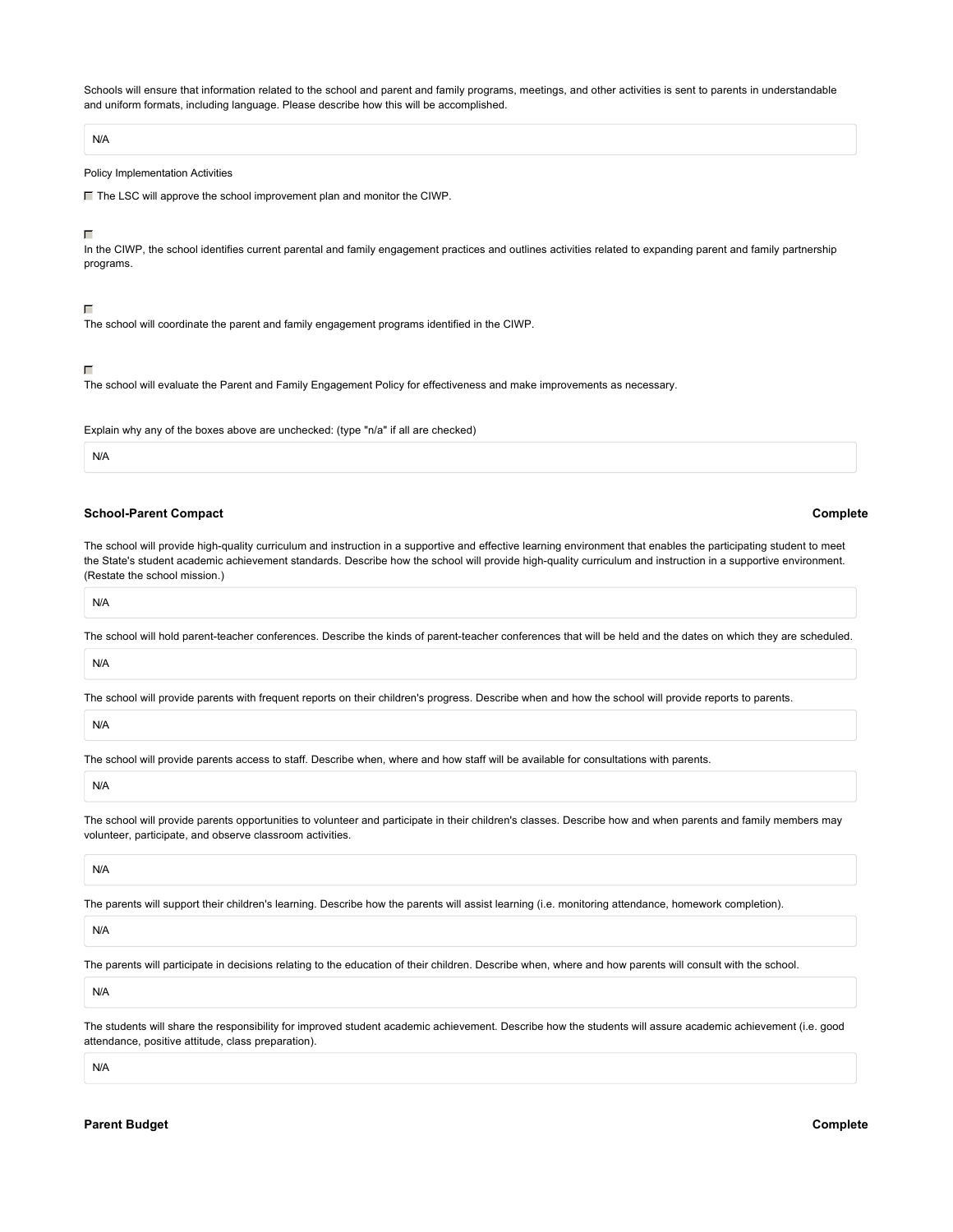Goals: Indicate goals, timeline of activities and training topics that are designed to assist parents and families with increasing their students' academic achievement. The overarching goal is to increase student academic achievement through parental and family engagement involvement; specify your goals.

 $\sqrt{N}$ 

| N/A             |                                                                                                                                                                                                                                                                            |            |   |     |
|-----------------|----------------------------------------------------------------------------------------------------------------------------------------------------------------------------------------------------------------------------------------------------------------------------|------------|---|-----|
|                 | Allocate your Mandated Title 1 Parent and Family Engagement Funds to support your Parent and Family Engagement Program.<br>Account(s) Description                                                                                                                          | Allocation |   |     |
| 51130,<br>52130 | <b>Teacher Presenter/ESP Extended Day</b><br>For Teacher presenter, ESP Extended Day, please remember to put money on the benefits line. Non-<br>Instructional pay rate applies.                                                                                           | \$         | 0 | .00 |
| 53405           | <b>Supplies</b><br>In addition to supplies for parent program, please use this account to also purchase books for parents<br>only. Use this account for equipment with a per unit cost of less than \$500.                                                                 | \$         | 0 | .00 |
| 53205           | <b>Refreshments</b><br>Allocation CAN NOT EXCEED 25% of the Parent Budget. Refreshments must be used for Title 1 PAC<br>meetings, trainings and workshops.                                                                                                                 | \$         | 0 | .00 |
| 54125           | <b>Consultants</b><br>For Parent Training Only. Consultant must have a CPS vendor number and paid with a Purchase Order<br>after service is rendered (NO CHECKS ARE ALLOWED)                                                                                               | \$         | 0 | .00 |
| 54505           | Admission and Registration Fees, Subscriptions and memberships<br>For Parents use only.                                                                                                                                                                                    | \$         | 0 | .00 |
| 54205           | <b>Travel</b><br>Buses for Parents use. Overnight Conference travel- schools must follow the CPS Travel Policy. The<br>CPS Parent Overnight Travel Approval Form and Conference Travel Form must be completed.                                                             | \$         | 0 | .00 |
| 54565           | <b>Reimbursements</b><br>Allocation CAN NOT EXCEED 25% OF THE Parent Budget. All Parent Reimbursements related to Title 1<br>parent and family engagement must be paid from this account. Receipts must be clear unaltered and<br>itemized. School must keep all receipts. | \$         | 0 | .00 |
| 53510           | Postage<br>Must be used for parent and family engagement programs only.                                                                                                                                                                                                    | \$         | 0 | .00 |
| 53306           | <b>Software</b><br>Must be educational and for parent use only.                                                                                                                                                                                                            | \$         | 0 | .00 |
| 55005           | <b>Furniture and Equipment</b><br>Must have a parent room or a secure place to keep furniture/equipment. Cannot be placed in the main<br>office or where staff and students have access too. To by used only by parents.                                                   | \$         | 0 | .00 |